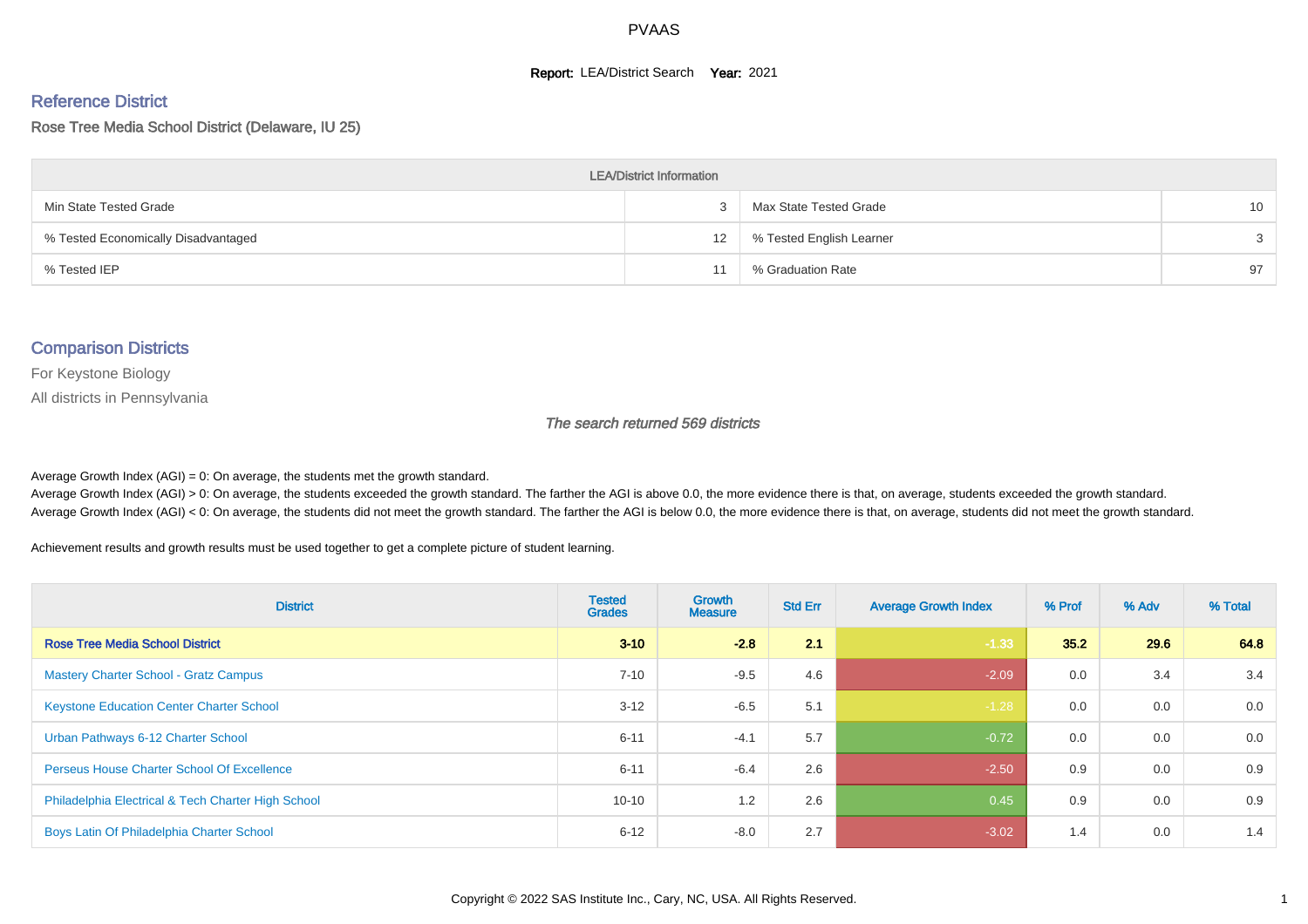| <b>District</b>                                                       | <b>Tested</b><br><b>Grades</b> | <b>Growth</b><br><b>Measure</b> | <b>Std Err</b> | <b>Average Growth Index</b> | % Prof | % Adv   | % Total |
|-----------------------------------------------------------------------|--------------------------------|---------------------------------|----------------|-----------------------------|--------|---------|---------|
| <b>Rose Tree Media School District</b>                                | $3 - 10$                       | $-2.8$                          | 2.1            | $-1.33$                     | 35.2   | 29.6    | 64.8    |
| <b>Chester-Upland School District</b>                                 | $3 - 11$                       | $-3.6$                          | 2.6            | $-1.38$                     | 1.6    | 0.0     | 1.6     |
| <b>Aliquippa School District</b>                                      | $3 - 11$                       | $-20.0$                         | 3.6            | $-5.54$                     | 1.7    | 0.0     | 1.7     |
| <b>Innovative Arts Academy Charter School</b>                         | $6 - 11$                       | $-7.2$                          | 2.5            | $-2.83$                     | 2.0    | $0.0\,$ | $2.0\,$ |
| <b>Chester Charter Scholars Academy Charter School</b>                | $3 - 12$                       | $-6.2$                          | 3.3            | $-1.88$                     | 2.2    | 0.0     | 2.2     |
| La Academia Partnership Charter School                                | $6 - 11$                       | $-15.5$                         | 5.7            | $-2.70$                     | 2.3    | 0.0     | 2.3     |
| People For People Charter School                                      | $3 - 12$                       | 6.4                             | 5.6            | 1.15                        | 2.4    | $0.0\,$ | $2.4\,$ |
| <b>Universal Audenried Charter School</b>                             | $9 - 11$                       | $-3.8$                          | 2.5            | $-1.53$                     | 3.0    | 0.5     | 3.5     |
| <b>Sto-Rox School District</b>                                        | $3 - 10$                       | $-7.0$                          | 3.5            | $-1.99$                     | 3.2    | 0.0     | 3.2     |
| <b>York City School District</b>                                      | $3 - 12$                       | $-17.7$                         | 1.8            | $-10.05$                    | 3.2    | 0.7     | 3.9     |
| <b>Tech Freire Charter School</b>                                     | $9 - 11$                       | 0.7                             | 2.5            | 0.27                        | 3.6    | 0.0     | 3.6     |
| <b>Turkeyfoot Valley Area School District</b>                         | $3 - 12$                       | $-15.4$                         | 5.8            | $-2.66$                     | 3.8    | $3.8\,$ | 7.6     |
| <b>Clairton City School District</b>                                  | $3 - 11$                       | $-1.6$                          | 5.0            | $-0.32$                     | 3.8    | 0.5     | 4.4     |
| Aspira Bilingual Cyber Charter School                                 | $3 - 11$                       | 5.1                             | 5.8            | 0.87                        | 4.8    | 0.0     | 4.8     |
| Propel Charter School - Braddock Hills                                | $3 - 11$                       | $-2.1$                          | 3.3            | $-0.63$                     | 4.8    | 3.2     | 8.1     |
| Morrisville Borough School District                                   | $3 - 11$                       | $-13.1$                         | 3.7            | $-3.52$                     | 4.9    | 1.6     | 6.6     |
| <b>Claysburg-Kimmel School District</b>                               | $3 - 11$                       | $-1.2$                          | 5.2            | $-0.22$                     | 5.0    | 0.0     | 5.0     |
| <b>Belmont Charter School</b>                                         | $3 - 10$                       | 2.2                             | 3.4            | 0.64                        | 5.3    | 1.8     | 7.0     |
| <b>West Side CTC</b>                                                  | $9 - 10$                       | $-32.0$                         | 3.9            | $-8.16$                     | 5.9    | 0.0     | 5.9     |
| <b>Allentown City School District</b>                                 | $3 - 12$                       | $-16.9$                         | 1.4            | $-12.37$                    | 5.9    | 0.4     | 6.3     |
| <b>Harrisburg City School District</b>                                | $3 - 11$                       | $-0.2$                          | 2.0            | $-0.11$                     | 6.0    | 2.0     | 8.0     |
| Preparatory Charter School Of Mathematics, Science, Tech, And Careers | $9 - 10$                       | $-5.1$                          | 2.5            | $-2.03$                     | 6.3    | 1.4     | 7.7     |
| Lincoln Leadership Academy Charter School                             | $3 - 12$                       | $-7.4$                          | 3.7            | $-1.99$                     | 6.4    | 2.1     | 8.5     |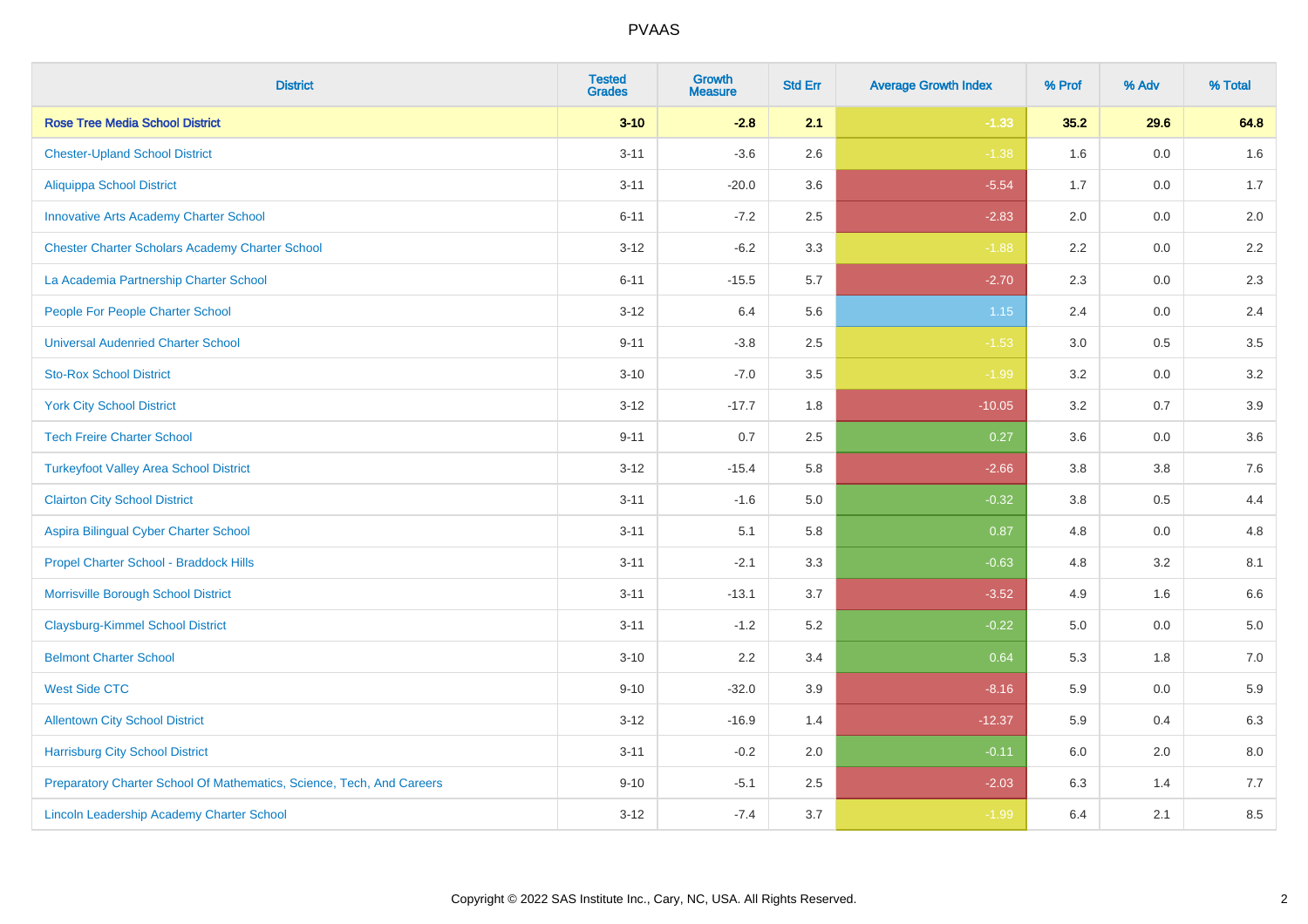| <b>District</b>                                   | <b>Tested</b><br><b>Grades</b> | Growth<br><b>Measure</b> | <b>Std Err</b> | <b>Average Growth Index</b> | % Prof | % Adv   | % Total |
|---------------------------------------------------|--------------------------------|--------------------------|----------------|-----------------------------|--------|---------|---------|
| <b>Rose Tree Media School District</b>            | $3 - 10$                       | $-2.8$                   | 2.1            | $-1.33$                     | 35.2   | 29.6    | 64.8    |
| <b>Lawrence County CTC</b>                        | $10 - 11$                      | $-9.8$                   | 3.7            | $-2.68$                     | 7.3    | 0.0     | 7.3     |
| <b>Propel Charter School-Homestead</b>            | $3 - 11$                       | $-5.0$                   | 3.9            | $-1.27$                     | 7.3    | 0.0     | 7.3     |
| Dr Robert Ketterer Charter School Inc             | $6 - 12$                       | 7.1                      | 4.3            | 1.66                        | $7.3$  | 1.7     | 9.0     |
| <b>Propel Charter School-Montour</b>              | $3 - 10$                       | $-3.4$                   | 3.6            | $-0.93$                     | 7.7    | 0.0     | 7.7     |
| <b>Blacklick Valley School District</b>           | $3 - 11$                       | $-0.9$                   | 3.9            | $-0.23$                     | 7.7    | 7.7     | 15.4    |
| <b>Executive Education Academy Charter School</b> | $3 - 10$                       | $-14.6$                  | 3.0            | $-4.81$                     | 8.5    | 1.2     | 9.8     |
| <b>Tacony Academy Charter School</b>              | $3 - 11$                       | $-12.9$                  | 3.3            | $-3.90$                     | 8.6    | 1.4     | 10.0    |
| <b>Esperanza Cyber Charter School</b>             | $3 - 11$                       | 7.1                      | 6.1            | 1.15                        | 8.8    | 2.9     | 11.8    |
| <b>Lancaster School District</b>                  | $3 - 12$                       | $-10.0$                  | 1.4            | $-7.22$                     | 9.0    | 3.9     | 12.8    |
| <b>Farrell Area School District</b>               | $3 - 11$                       | $-1.9$                   | 4.2            | $-0.44$                     | 9.3    | 11.6    | 20.9    |
| <b>Big Beaver Falls Area School District</b>      | $3 - 11$                       | $-17.9$                  | 2.8            | $-6.27$                     | 9.4    | 2.8     | 12.2    |
| <b>Shade-Central City School District</b>         | $3 - 11$                       | $-14.6$                  | 4.0            | $-3.68$                     | 9.6    | 0.0     | 9.6     |
| Community Academy Of Philadelphia Charter School  | $3 - 11$                       | 0.1                      | 2.6            | 0.06                        | 9.7    | 2.6     | 12.4    |
| <b>KIPP Dubois Charter School</b>                 | $9 - 10$                       | $-3.0$                   | 3.1            | $-0.95$                     | 10.0   | 0.0     | 10.0    |
| <b>Woodland Hills School District</b>             | $3 - 12$                       | $-4.2$                   | 2.5            | $-1.66$                     | 10.1   | 1.4     | 11.5    |
| Mastery Charter School - Shoemaker Campus         | $7 - 10$                       | $-2.3$                   | 2.8            | $-0.81$                     | 10.1   | 3.7     | 13.8    |
| <b>Greater Johnstown School District</b>          | $3 - 11$                       | $-3.5$                   | 2.4            | $-1.45$                     | 10.3   | 1.3     | 11.5    |
| <b>Sugar Valley Rural Charter School</b>          | $3 - 11$                       | $-3.6$                   | 3.7            | $-0.98$                     | 10.3   | $0.0\,$ | 10.3    |
| Norristown Area School District                   | $3 - 12$                       | $-25.4$                  | 1.7            | $-15.35$                    | 10.6   | 1.8     | 12.4    |
| New Kensington-Arnold School District             | $3 - 11$                       | $-5.8$                   | 3.2            | $-1.80$                     | 10.8   | 1.2     | 12.0    |
| <b>Tussey Mountain School District</b>            | $3 - 12$                       | $-13.0$                  | 3.3            | $-3.93$                     | 11.1   | 3.2     | 14.3    |
| <b>Cornell School District</b>                    | $3 - 11$                       | $-5.5$                   | 4.6            | $-1.20$                     | 11.3   | 3.2     | 14.5    |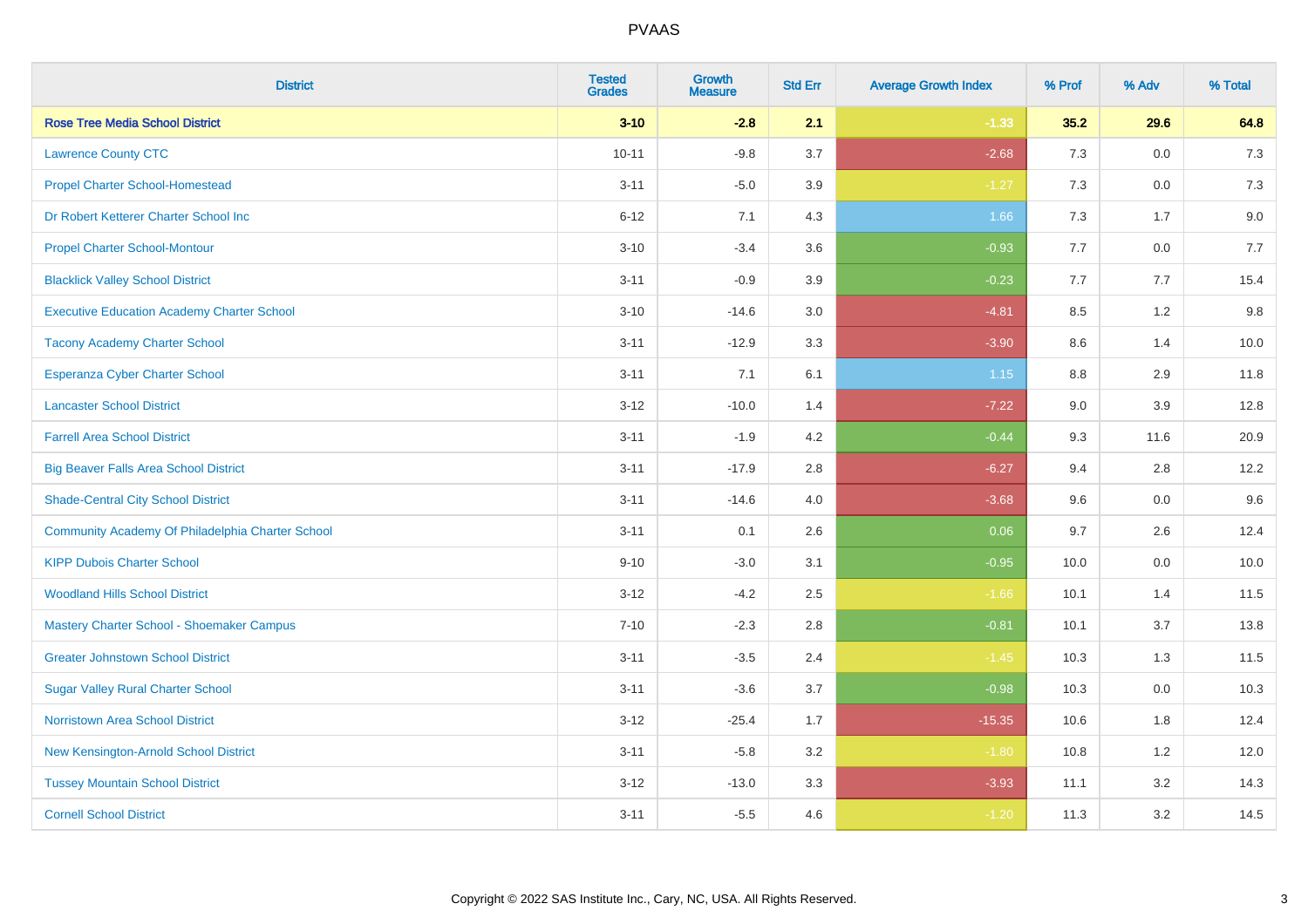| <b>District</b>                               | <b>Tested</b><br><b>Grades</b> | <b>Growth</b><br><b>Measure</b> | <b>Std Err</b> | <b>Average Growth Index</b> | % Prof | % Adv   | % Total |
|-----------------------------------------------|--------------------------------|---------------------------------|----------------|-----------------------------|--------|---------|---------|
| <b>Rose Tree Media School District</b>        | $3 - 10$                       | $-2.8$                          | 2.1            | $-1.33$                     | 35.2   | 29.6    | 64.8    |
| <b>Tulpehocken Area School District</b>       | $3 - 12$                       | 1.0                             | 4.9            | 0.20                        | 11.5   | 23.1    | 34.6    |
| <b>Hanover Area School District</b>           | $3 - 11$                       | $-14.7$                         | 4.7            | $-3.13$                     | 12.1   | 3.0     | 15.2    |
| <b>Multicultural Academy Charter School</b>   | $9 - 11$                       | 6.0                             | 3.4            | 1.77                        | 12.3   | 0.0     | 12.3    |
| <b>Muhlenberg School District</b>             | $3 - 10$                       | $-17.8$                         | 1.9            | $-9.34$                     | 12.4   | 4.6     | 17.0    |
| <b>Redbank Valley School District</b>         | $3 - 11$                       | $-7.5$                          | 3.1            | $-2.41$                     | 12.4   | 10.6    | 23.1    |
| <b>Mastery Charter School - Thomas Campus</b> | $3 - 10$                       | 7.9                             | 5.7            | 1.39                        | 12.5   | 0.0     | 12.5    |
| <b>Mcguffey School District</b>               | $3 - 11$                       | $-12.1$                         | 3.0            | $-4.06$                     | 12.8   | 5.9     | 18.6    |
| <b>Coatesville Area School District</b>       | $3 - 11$                       | $-9.5$                          | 1.6            | $-5.81$                     | 12.8   | 3.3     | 16.2    |
| <b>Washington School District</b>             | $3 - 11$                       | $-15.9$                         | 2.9            | $-5.44$                     | 12.9   | 1.7     | 14.7    |
| <b>Sharon City School District</b>            | $3 - 11$                       | $-6.5$                          | 2.3            | $-2.79$                     | 13.1   | 5.0     | 18.1    |
| Lackawanna Trail School District              | $3 - 10$                       | $-11.0$                         | 3.3            | $-3.35$                     | 13.1   | 18.0    | 31.2    |
| <b>Erie City School District</b>              | $3 - 12$                       | $-4.5$                          | 1.4            | $-3.09$                     | 13.4   | 6.7     | 20.1    |
| <b>Canton Area School District</b>            | $3 - 11$                       | 8.4                             | 2.9            | 2.92                        | 13.8   | 23.0    | 36.8    |
| <b>Bristol Township School District</b>       | $3 - 11$                       | $-7.4$                          | 1.4            | $-5.32$                     | 13.8   | 4.6     | 18.4    |
| <b>Steelton-Highspire School District</b>     | $3 - 11$                       | $-5.3$                          | 3.2            | $-1.65$                     | 13.9   | $0.0\,$ | 13.9    |
| <b>William Penn School District</b>           | $3 - 12$                       | 7.0                             | 1.9            | 3.61                        | 14.0   | 7.2     | 21.3    |
| <b>Wilkes-Barre Area School District</b>      | $3 - 11$                       | $-12.4$                         | 2.4            | $-5.18$                     | 14.2   | 3.7     | 17.9    |
| Esperanza Academy Charter School              | $4 - 11$                       | 2.1                             | 2.1            | 1.01                        | 14.2   | 3.6     | 17.8    |
| <b>Shenandoah Valley School District</b>      | $3 - 11$                       | $-4.5$                          | 3.5            | $-1.29$                     | 14.3   | 0.0     | 14.3    |
| Hope For Hyndman Charter School               | $3 - 11$                       | 5.1                             | 5.8            | 0.88                        | 14.3   | 7.1     | 21.4    |
| <b>Rochester Area School District</b>         | $3 - 11$                       | $-5.7$                          | 3.9            | $-1.45$                     | 14.9   | 2.1     | 17.0    |
| <b>Dunmore School District</b>                | $3 - 11$                       | $-12.2$                         | 2.7            | $-4.51$                     | 15.0   | 5.3     | 20.4    |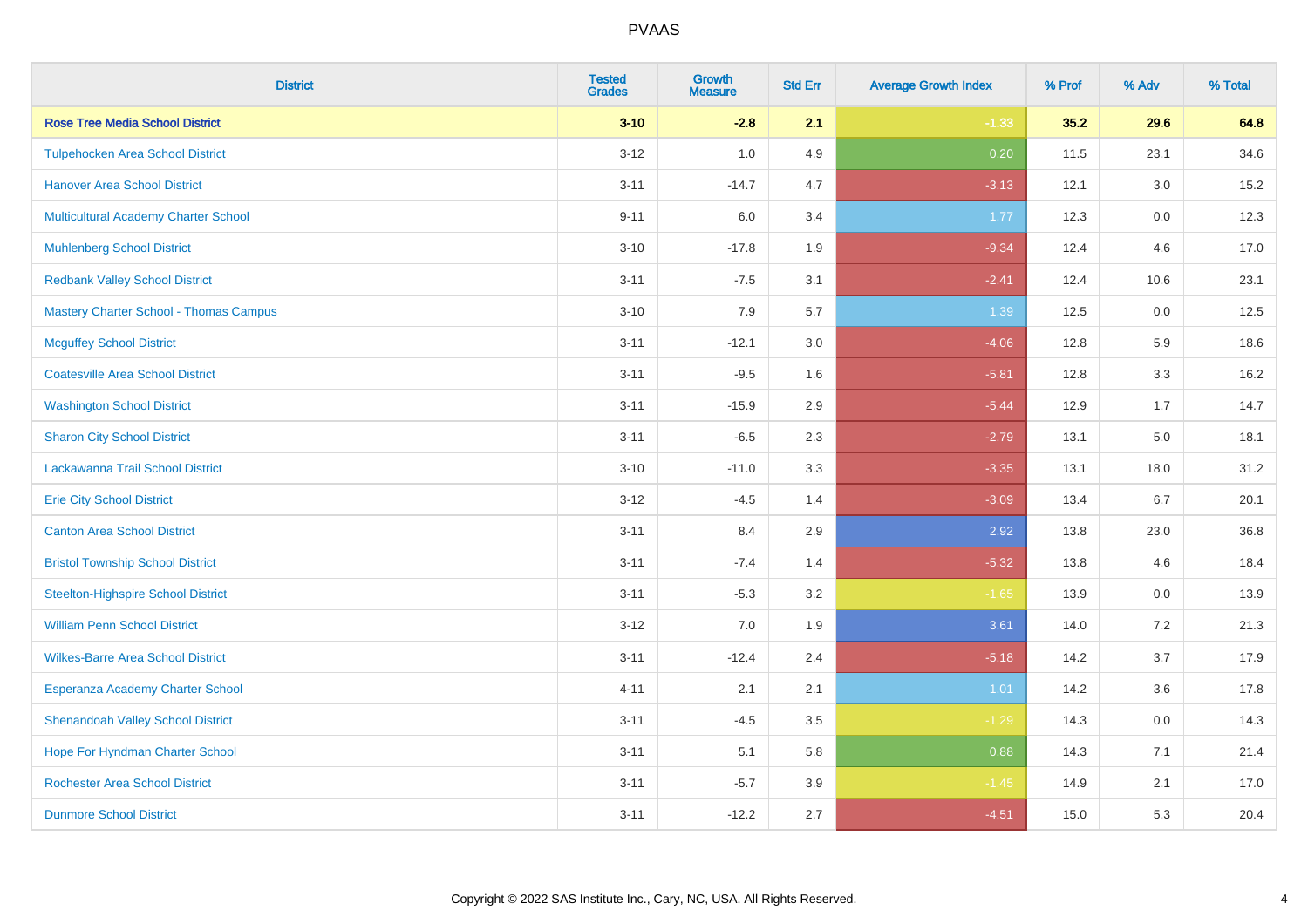| <b>District</b>                               | <b>Tested</b><br><b>Grades</b> | Growth<br><b>Measure</b> | <b>Std Err</b> | <b>Average Growth Index</b> | % Prof | % Adv | % Total |
|-----------------------------------------------|--------------------------------|--------------------------|----------------|-----------------------------|--------|-------|---------|
| <b>Rose Tree Media School District</b>        | $3 - 10$                       | $-2.8$                   | 2.1            | $-1.33$                     | 35.2   | 29.6  | 64.8    |
| <b>Greater Nanticoke Area School District</b> | $3 - 12$                       | $-6.8$                   | 2.6            | $-2.58$                     | 15.2   | 8.9   | 24.1    |
| <b>Lebanon School District</b>                | $3 - 11$                       | $-1.2$                   | 1.9            | $-0.63$                     | 15.2   | 6.4   | 21.6    |
| Imhotep Institute Charter High School         | $9 - 11$                       | $-17.6$                  | 5.8            | $-3.03$                     | 15.4   | 0.0   | 15.4    |
| <b>West Mifflin Area School District</b>      | $3 - 12$                       | $-11.9$                  | 2.5            | $-4.77$                     | 15.9   | 4.0   | 19.9    |
| <b>City CHS</b>                               | $10 - 11$                      | $-5.6$                   | 2.4            | $-2.34$                     | 15.9   | 1.5   | 17.4    |
| <b>Burgettstown Area School District</b>      | $3 - 11$                       | $-11.2$                  | 3.2            | $-3.46$                     | 16.0   | 2.7   | 18.7    |
| <b>MaST Community Charter School II</b>       | $3 - 10$                       | 1.4                      | 3.0            | 0.45                        | 16.1   | 4.6   | 20.7    |
| <b>Pittsburgh School District</b>             | $3 - 11$                       | $-13.0$                  | 1.1            | $-12.25$                    | 16.1   | 6.5   | 22.6    |
| Philadelphia City School District             | $3 - 12$                       | $-7.8$                   | 0.6            | $-13.43$                    | 16.4   | 6.5   | 22.9    |
| <b>Fannett-Metal School District</b>          | $3 - 11$                       | $-22.3$                  | 4.8            | $-4.65$                     | 16.4   | 6.6   | 23.0    |
| <b>Achievement House Charter School</b>       | $7 - 11$                       | $-8.2$                   | 3.6            | $-2.28$                     | 16.7   | 2.8   | 19.4    |
| <b>Reading School District</b>                | $3 - 11$                       | 4.3                      | 1.2            | 3.71                        | 16.8   | 6.0   | 22.8    |
| <b>Williams Valley School District</b>        | $3 - 11$                       | 2.6                      | 3.7            | 0.69                        | 17.0   | 5.1   | 22.0    |
| <b>Columbia Borough School District</b>       | $3 - 12$                       | $-1.1$                   | 3.6            | $-0.31$                     | 17.2   | 1.7   | 19.0    |
| <b>New Castle Area School District</b>        | $3 - 12$                       | $-13.6$                  | 2.3            | $-5.99$                     | 17.6   | 2.0   | 19.5    |
| Jefferson County-Dubois AVTS                  | $9 - 11$                       | $-11.7$                  | 3.1            | $-3.72$                     | 17.6   | 2.8   | 20.4    |
| <b>Shanksville-Stonycreek School District</b> | $3 - 10$                       | $-8.6$                   | 5.5            | $-1.55$                     | 17.6   | 23.5  | 41.2    |
| <b>Carmichaels Area School District</b>       | $3 - 10$                       | $-7.0$                   | 3.1            | $-2.30$                     | 17.8   | 9.6   | 27.4    |
| <b>Union School District</b>                  | $3 - 12$                       | 2.5                      | 3.7            | 0.69                        | 17.9   | 10.4  | 28.4    |
| <b>Central Fulton School District</b>         | $3 - 11$                       | $-13.3$                  | 3.2            | $-4.20$                     | 18.1   | 9.7   | 27.8    |
| <b>Tidioute Community Charter School</b>      | $3 - 11$                       | 0.8                      | 4.4            | 0.19                        | 18.1   | 6.9   | 25.0    |
| <b>Williamsport Area School District</b>      | $3 - 11$                       | $-11.7$                  | 1.4            | $-8.29$                     | 18.2   | 10.5  | 28.7    |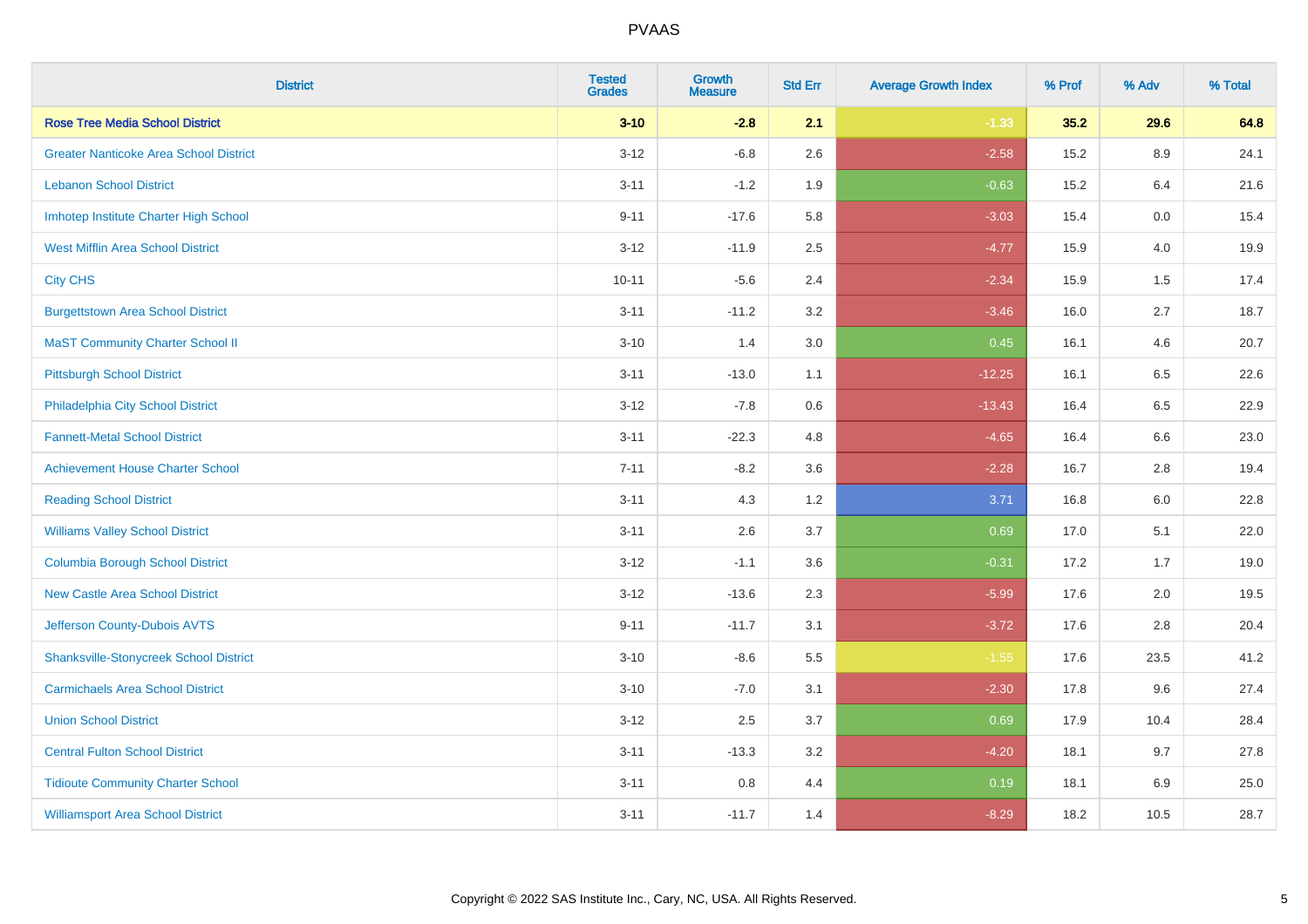| <b>District</b>                                | <b>Tested</b><br><b>Grades</b> | <b>Growth</b><br><b>Measure</b> | <b>Std Err</b> | <b>Average Growth Index</b> | % Prof | % Adv | % Total |
|------------------------------------------------|--------------------------------|---------------------------------|----------------|-----------------------------|--------|-------|---------|
| <b>Rose Tree Media School District</b>         | $3 - 10$                       | $-2.8$                          | 2.1            | $-1.33$                     | 35.2   | 29.6  | 64.8    |
| <b>Mount Carmel Area School District</b>       | $3 - 11$                       | $-7.9$                          | 2.3            | $-3.38$                     | 18.2   | 4.4   | 22.6    |
| <b>Dauphin County Technical School</b>         | $9 - 11$                       | $-3.9$                          | 2.3            | $-1.67$                     | 18.3   | 11.1  | 29.3    |
| <b>Frazier School District</b>                 | $3 - 11$                       | $-18.9$                         | 3.4            | $-5.49$                     | 18.3   | 1.4   | 19.7    |
| <b>Penn Hills School District</b>              | $3 - 11$                       | 0.0                             | 2.4            | 0.02                        | 18.4   | 7.1   | 25.6    |
| <b>Punxsutawney Area School District</b>       | $3 - 11$                       | 15.8                            | 2.7            | 5.83                        | 18.6   | 29.0  | 47.6    |
| <b>Southeast Delco School District</b>         | $3 - 10$                       | 3.9                             | 3.5            | 1.12                        | 18.6   | 3.4   | 22.0    |
| Northern Lebanon School District               | $3 - 11$                       | $-0.7$                          | 2.3            | $-0.29$                     | 18.8   | 6.8   | 25.6    |
| <b>Forest Area School District</b>             | $3 - 11$                       | $-1.8$                          | 4.7            | $-0.37$                     | 18.9   | 15.1  | 34.0    |
| Susquehanna Township School District           | $3 - 12$                       | 3.9                             | 2.7            | 1.45                        | 19.0   | 13.1  | 32.0    |
| <b>Pottstown School District</b>               | $3 - 12$                       | 2.0                             | 2.2            | 0.88                        | 19.4   | 6.2   | 25.6    |
| <b>Central Cambria School District</b>         | $3 - 11$                       | $-12.7$                         | 2.3            | $-5.61$                     | 19.4   | 7.4   | 26.9    |
| Jim Thorpe Area School District                | $3 - 11$                       | $-10.9$                         | 2.4            | $-4.48$                     | 19.5   | 6.0   | 25.5    |
| <b>Columbia-Montour AVTS</b>                   | $9 - 10$                       | $-7.1$                          | 2.8            | $-2.52$                     | 19.5   | 3.2   | 22.7    |
| <b>Shamokin Area School District</b>           | $3 - 11$                       | $-2.6$                          | 2.5            | $-1.06$                     | 19.6   | 9.8   | 29.3    |
| <b>Carbon Career &amp; Technical Institute</b> | $9 - 11$                       | $-9.3$                          | 3.2            | $-2.92$                     | 19.6   | 2.2   | 21.7    |
| Pennsylvania Distance Learning Charter School  | $3 - 12$                       | 6.8                             | 3.4            | 1.99                        | 19.8   | 6.2   | 25.9    |
| <b>Mount Union Area School District</b>        | $3 - 10$                       | $-2.5$                          | 2.8            | $-0.89$                     | 19.8   | 5.8   | 25.6    |
| <b>Scranton School District</b>                | $3 - 12$                       | $-10.1$                         | 2.5            | $-4.04$                     | 20.0   | 7.7   | 27.7    |
| Lehigh Valley Academy Regional Charter School  | $3 - 11$                       | $-5.9$                          | 3.0            | $-1.98$                     | 20.0   | 7.7   | 27.7    |
| <b>Blairsville-Saltsburg School District</b>   | $3 - 11$                       | $-7.5$                          | 2.8            | $-2.67$                     | 20.1   | 8.2   | 28.3    |
| <b>Brentwood Borough School District</b>       | $3 - 11$                       | 1.3                             | 3.0            | 0.44                        | 20.2   | 16.0  | 36.2    |
| North Schuylkill School District               | $3 - 11$                       | $-4.7$                          | 2.2            | $-2.16$                     | 20.2   | 11.7  | 31.9    |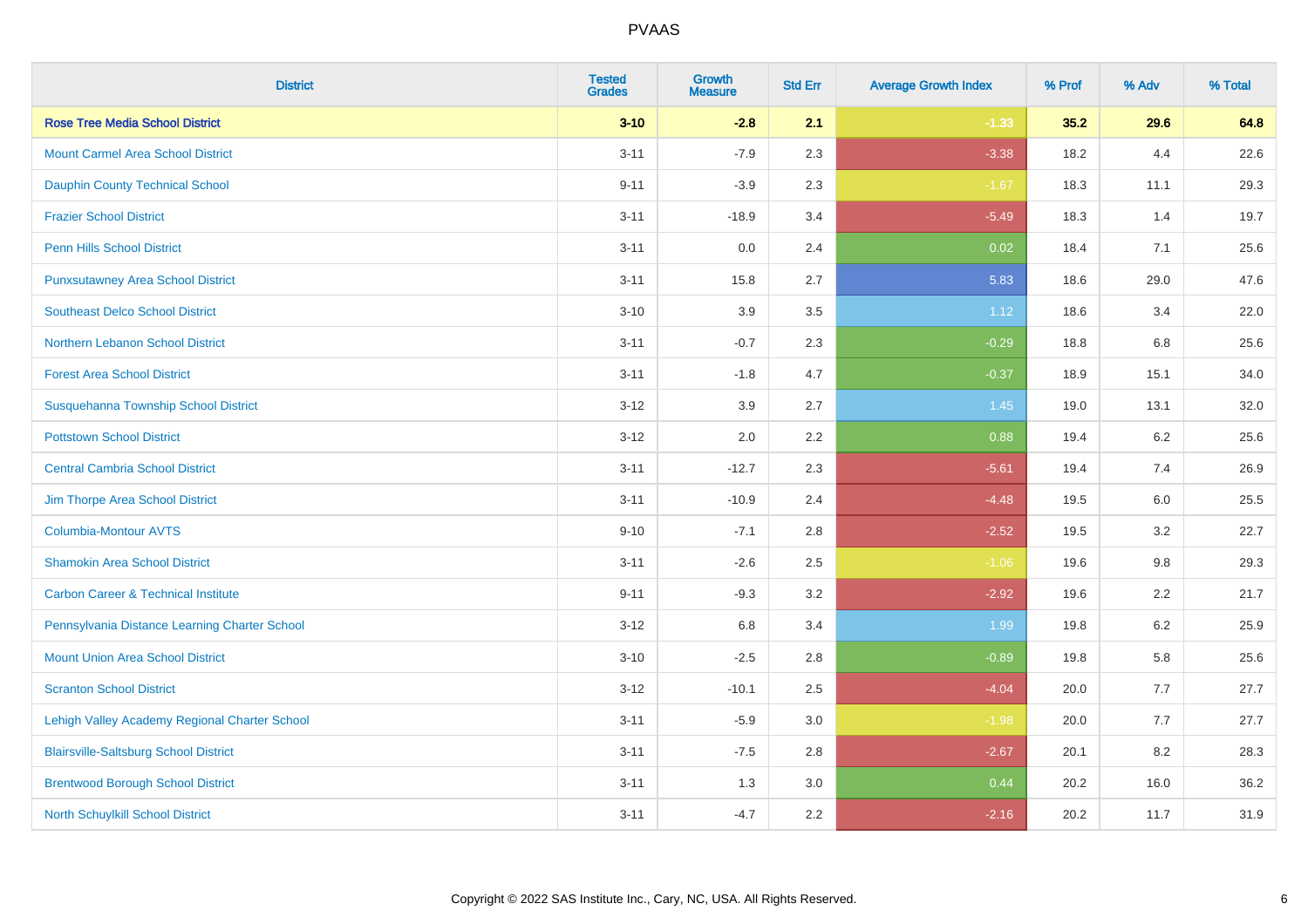| <b>District</b>                                 | <b>Tested</b><br><b>Grades</b> | <b>Growth</b><br><b>Measure</b> | <b>Std Err</b> | <b>Average Growth Index</b> | % Prof | % Adv   | % Total |
|-------------------------------------------------|--------------------------------|---------------------------------|----------------|-----------------------------|--------|---------|---------|
| <b>Rose Tree Media School District</b>          | $3 - 10$                       | $-2.8$                          | 2.1            | $-1.33$                     | 35.2   | 29.6    | 64.8    |
| <b>Westinghouse Arts Academy Charter School</b> | $9 - 10$                       | $-6.0$                          | 3.3            | $-1.81$                     | 20.2   | 8.9     | 29.1    |
| Meyersdale Area School District                 | $3 - 11$                       | $-16.1$                         | 3.3            | $-4.94$                     | 20.3   | 5.8     | 26.1    |
| <b>Wattsburg Area School District</b>           | $3 - 11$                       | 1.0                             | 2.7            | 0.36                        | 20.4   | 12.4    | 32.7    |
| <b>Bethlehem Area School District</b>           | $3 - 11$                       | $-4.5$                          | 1.1            | $-3.91$                     | 20.4   | 11.3    | 31.7    |
| <b>Hazleton Area School District</b>            | $3 - 11$                       | 6.0                             | 1.6            | 3.85                        | 20.5   | 9.0     | 29.5    |
| <b>Mastery Charter School - Pickett Campus</b>  | $6 - 10$                       | 2.7                             | 4.2            | 0.65                        | 20.6   | 0.0     | 20.6    |
| <b>Chartiers Valley School District</b>         | $3 - 11$                       | $-9.1$                          | 2.1            | $-4.23$                     | 20.7   | 17.4    | 38.0    |
| <b>Riverside School District</b>                | $3 - 11$                       | $-6.2$                          | 2.7            | $-2.33$                     | 20.8   | 17.0    | 37.7    |
| <b>Shikellamy School District</b>               | $3 - 10$                       | $-8.3$                          | 2.4            | $-3.42$                     | 20.8   | 18.5    | 39.2    |
| Pennsylvania Cyber Charter School               | $3 - 11$                       | 0.6                             | 1.5            | 0.37                        | 20.8   | 8.1     | 28.9    |
| <b>Laurel Highlands School District</b>         | $3 - 11$                       | $-3.8$                          | 2.3            | $-1.63$                     | 20.9   | 14.6    | 35.4    |
| <b>Antietam School District</b>                 | $3 - 10$                       | $-9.5$                          | 3.7            | $-2.57$                     | 20.9   | $1.5\,$ | 22.4    |
| <b>Trinity Area School District</b>             | $3 - 11$                       | $-8.7$                          | 1.8            | $-4.87$                     | 20.9   | 9.8     | 30.8    |
| <b>East Allegheny School District</b>           | $3 - 11$                       | $-6.4$                          | 3.0            | $-2.11$                     | 21.0   | 7.4     | 28.4    |
| <b>Somerset Area School District</b>            | $3 - 11$                       | $-7.6$                          | 2.4            | $-3.17$                     | 21.0   | 14.5    | 35.5    |
| <b>Monessen City School District</b>            | $3 - 10$                       | $-3.9$                          | 5.6            | $-0.69$                     | 21.0   | 10.5    | 31.6    |
| <b>Ferndale Area School District</b>            | $3 - 10$                       | $-1.1$                          | 4.1            | $-0.27$                     | 21.0   | 7.9     | 29.0    |
| <b>Mckeesport Area School District</b>          | $3 - 12$                       | 4.6                             | 2.2            | 2.14                        | 21.1   | 4.4     | 25.5    |
| Northern Lehigh School District                 | $3 - 12$                       | 6.1                             | 2.5            | 2.42                        | 21.4   | 18.0    | 39.3    |
| <b>Mahanoy Area School District</b>             | $3 - 10$                       | $-3.4$                          | 3.1            | $-1.07$                     | 21.4   | 8.6     | 30.0    |
| Philadelphia Academy Charter School             | $3 - 11$                       | $-14.7$                         | 2.7            | $-5.42$                     | 21.6   | 3.9     | 25.5    |
| <b>Southern Fulton School District</b>          | $3 - 11$                       | $-5.1$                          | 4.0            | $-1.29$                     | 21.7   | 13.0    | 34.8    |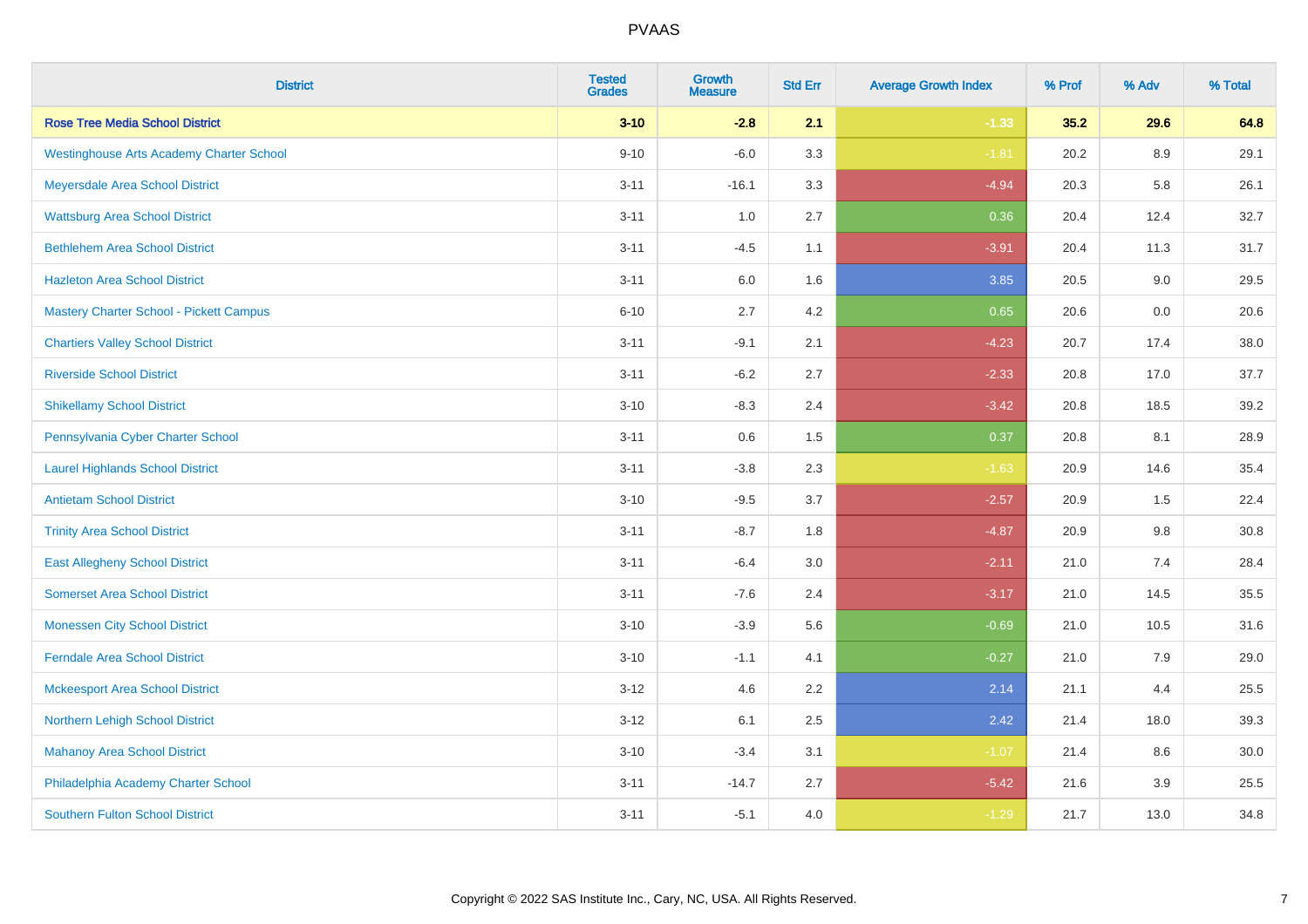| <b>District</b>                               | <b>Tested</b><br><b>Grades</b> | <b>Growth</b><br><b>Measure</b> | <b>Std Err</b> | <b>Average Growth Index</b> | % Prof | % Adv   | % Total |
|-----------------------------------------------|--------------------------------|---------------------------------|----------------|-----------------------------|--------|---------|---------|
| <b>Rose Tree Media School District</b>        | $3 - 10$                       | $-2.8$                          | 2.1            | $-1.33$                     | 35.2   | 29.6    | 64.8    |
| <b>Pottsville Area School District</b>        | $3 - 12$                       | $-4.9$                          | 2.1            | $-2.36$                     | 21.8   | 7.9     | 29.6    |
| <b>West York Area School District</b>         | $3 - 12$                       | $-9.8$                          | 2.7            | $-3.57$                     | 21.9   | 10.9    | 32.8    |
| <b>Brownsville Area School District</b>       | $3 - 12$                       | 3.9                             | 3.8            | 1.04                        | 22.0   | 8.5     | 30.5    |
| <b>Wyoming Valley West School District</b>    | $3 - 11$                       | $-5.5$                          | 2.3            | $-2.38$                     | 22.2   | 9.2     | 31.4    |
| Schuylkill Haven Area School District         | $3 - 11$                       | $-5.3$                          | 2.7            | $-1.96$                     | 22.2   | 11.6    | 33.8    |
| <b>Charleroi School District</b>              | $3 - 11$                       | $-4.3$                          | 2.7            | $-1.55$                     | 22.2   | 15.9    | 38.1    |
| <b>Lakeland School District</b>               | $3 - 11$                       | 13.3                            | 2.8            | 4.80                        | 22.2   | 21.2    | 43.4    |
| <b>Berwick Area School District</b>           | $3 - 11$                       | $-6.9$                          | 2.4            | $-2.84$                     | 22.3   | 11.5    | 33.8    |
| <b>Williamsburg Community School District</b> | $3 - 11$                       | $-16.9$                         | 4.1            | $-4.14$                     | 22.4   | 0.0     | 22.4    |
| <b>New Foundations Charter School</b>         | $3 - 11$                       | $0.6\,$                         | 2.2            | 0.29                        | 22.4   | 4.0     | 26.4    |
| Philipsburg-Osceola Area School District      | $3 - 11$                       | 4.1                             | 3.0            | 1.37                        | 22.5   | 16.2    | 38.8    |
| <b>East Lycoming School District</b>          | $3 - 11$                       | $-10.9$                         | 2.1            | $-5.08$                     | 22.5   | $8.2\,$ | 30.8    |
| <b>York Co School Of Technology</b>           | $9 - 12$                       | $-10.9$                         | 1.6            | $-6.79$                     | 22.6   | 4.0     | 26.6    |
| <b>Moniteau School District</b>               | $3 - 11$                       | $-11.8$                         | 2.9            | $-4.07$                     | 22.6   | 5.0     | 27.6    |
| <b>Hanover Public School District</b>         | $3 - 11$                       | $-12.4$                         | 2.7            | $-4.50$                     | 22.7   | $6.2\,$ | 28.9    |
| East Stroudsburg Area School District         | $3 - 11$                       | $-4.9$                          | 1.4            | $-3.38$                     | 22.7   | 12.5    | 35.2    |
| <b>Roberto Clemente Charter School</b>        | $3 - 12$                       | $-3.3$                          | 4.1            | $-0.79$                     | 22.7   | 4.6     | 27.3    |
| <b>Troy Area School District</b>              | $3 - 10$                       | $-4.7$                          | 3.2            | $-1.46$                     | 22.8   | 16.5    | 39.2    |
| <b>Freedom Area School District</b>           | $3 - 11$                       | $-6.3$                          | 3.1            | $-2.04$                     | 22.9   | 8.4     | 31.3    |
| <b>Juniata County School District</b>         | $3 - 12$                       | 7.7                             | 2.0            | 3.81                        | 22.9   | 18.9    | 41.8    |
| Fox Chapel Area School District               | $3 - 11$                       | 17.6                            | 1.9            | 9.47                        | 22.9   | 52.0    | 74.9    |
| <b>Milton Area School District</b>            | $3 - 11$                       | $-10.1$                         | 2.5            | $-4.04$                     | 23.0   | 11.3    | 34.2    |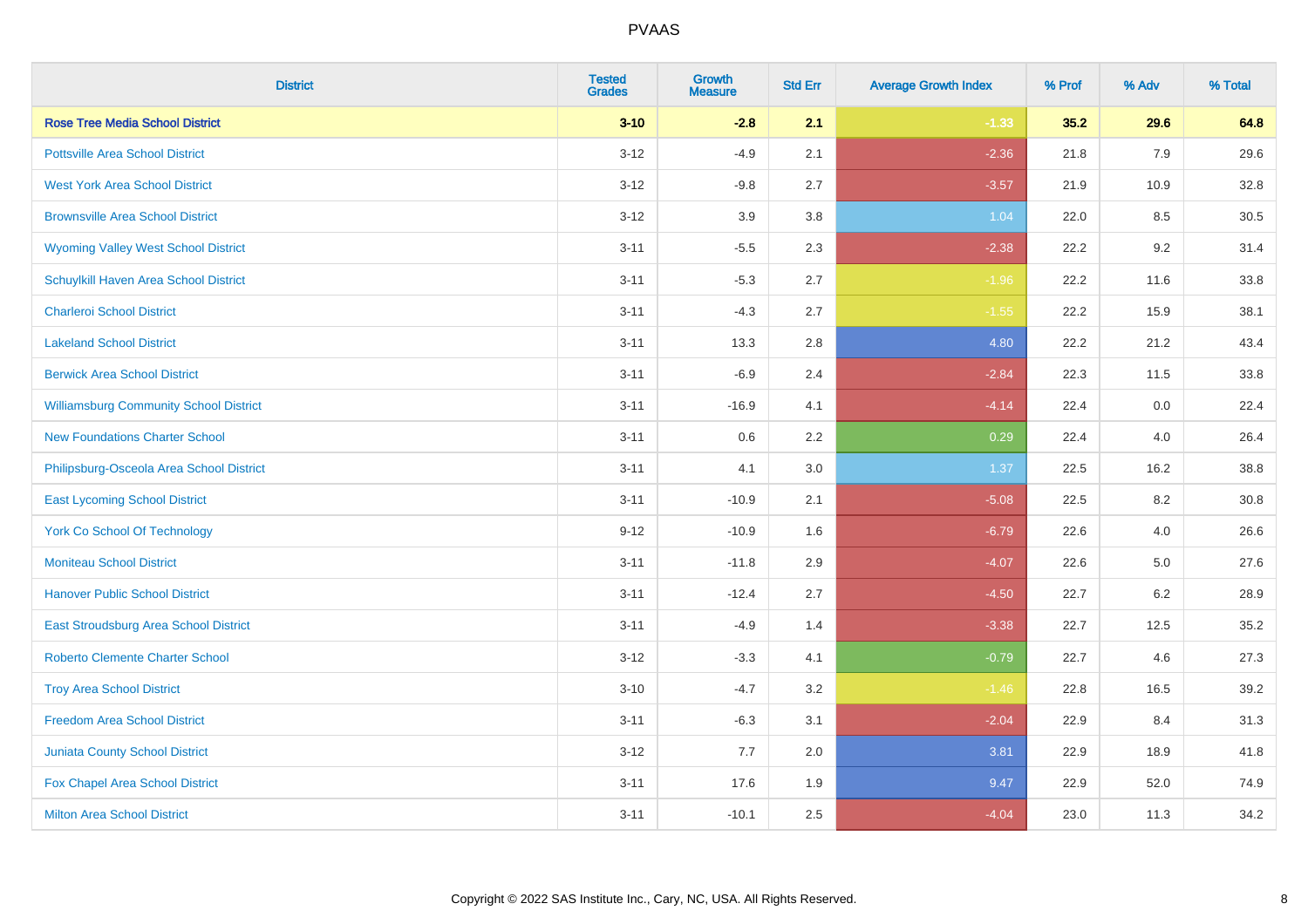| <b>District</b>                                         | <b>Tested</b><br><b>Grades</b> | <b>Growth</b><br><b>Measure</b> | <b>Std Err</b> | <b>Average Growth Index</b> | % Prof | % Adv | % Total |
|---------------------------------------------------------|--------------------------------|---------------------------------|----------------|-----------------------------|--------|-------|---------|
| <b>Rose Tree Media School District</b>                  | $3 - 10$                       | $-2.8$                          | 2.1            | $-1.33$                     | 35.2   | 29.6  | 64.8    |
| <b>Forbes Road School District</b>                      | $3 - 11$                       | $-11.5$                         | 4.7            | $-2.43$                     | 23.1   | 10.3  | 33.3    |
| Center For Student Learning Charter School At Pennsbury | $6 - 12$                       | $-3.3$                          | 6.0            | $-0.55$                     | 23.1   | 0.0   | 23.1    |
| Juniata Valley School District                          | $3 - 11$                       | 1.6                             | 3.2            | 0.51                        | 23.1   | 9.4   | 32.5    |
| <b>Kiski Area School District</b>                       | $3 - 11$                       | $-4.0$                          | 2.0            | $-1.99$                     | 23.1   | 18.2  | 41.3    |
| <b>School Lane Charter School</b>                       | $3 - 11$                       | 2.6                             | 3.6            | 0.72                        | 23.1   | 18.7  | 41.8    |
| Ambridge Area School District                           | $3 - 12$                       | $-19.4$                         | 2.5            | $-7.64$                     | 23.2   | 5.6   | 28.9    |
| <b>Marion Center Area School District</b>               | $3 - 10$                       | 0.8                             | 2.9            | 0.27                        | 23.3   | 11.1  | 34.4    |
| <b>Eastern Lebanon County School District</b>           | $3 - 11$                       | 4.0                             | 2.1            | 1.89                        | 23.5   | 11.5  | 35.0    |
| <b>Shippensburg Area School District</b>                | $3 - 11$                       | 0.5                             | 1.8            | 0.26                        | 23.5   | 22.8  | 46.3    |
| <b>York Academy Regional Charter School</b>             | $3 - 11$                       | $-2.3$                          | 4.4            | $-0.52$                     | 23.5   | 2.0   | 25.5    |
| <b>Big Spring School District</b>                       | $3 - 11$                       | $-9.8$                          | 2.3            | $-4.32$                     | 23.6   | 12.9  | 36.5    |
| <b>Centennial School District</b>                       | $3 - 10$                       | 1.5                             | 1.5            | 0.98                        | 23.6   | 12.4  | 36.0    |
| <b>Conemaugh Valley School District</b>                 | $3 - 12$                       | $-6.3$                          | 4.1            | $-1.54$                     | 23.7   | 5.1   | 28.8    |
| South Allegheny School District                         | $3 - 11$                       | $-0.9$                          | 3.1            | $-0.30$                     | 23.8   | 2.5   | 26.2    |
| <b>Upper Darby School District</b>                      | $3 - 12$                       | 11.2                            | 1.4            | 8.28                        | 23.8   | 11.8  | 35.6    |
| <b>Susq-Cyber Charter School</b>                        | $9 - 11$                       | $-3.2$                          | 5.8            | $-0.54$                     | 23.8   | 4.8   | 28.6    |
| <b>Ringgold School District</b>                         | $3 - 11$                       | 2.9                             | 2.2            | 1.32                        | 23.8   | 13.3  | 37.1    |
| South Side Area School District                         | $3 - 11$                       | $-0.6$                          | 3.1            | $-0.19$                     | 24.0   | 28.0  | 52.0    |
| Maritime Academy Charter School                         | $3 - 10$                       | 13.2                            | 3.1            | 4.29                        | 24.0   | 1.3   | 25.3    |
| <b>Corry Area School District</b>                       | $3 - 11$                       | $-6.8$                          | 2.3            | $-3.01$                     | 24.0   | 8.8   | 32.8    |
| Millersburg Area School District                        | $3 - 11$                       | $-6.6$                          | 3.4            | $-1.92$                     | 24.1   | 10.3  | 34.5    |
| <b>Easton Area School District</b>                      | $3 - 12$                       | 6.3                             | 1.3            | 4.91                        | 24.1   | 13.0  | 37.1    |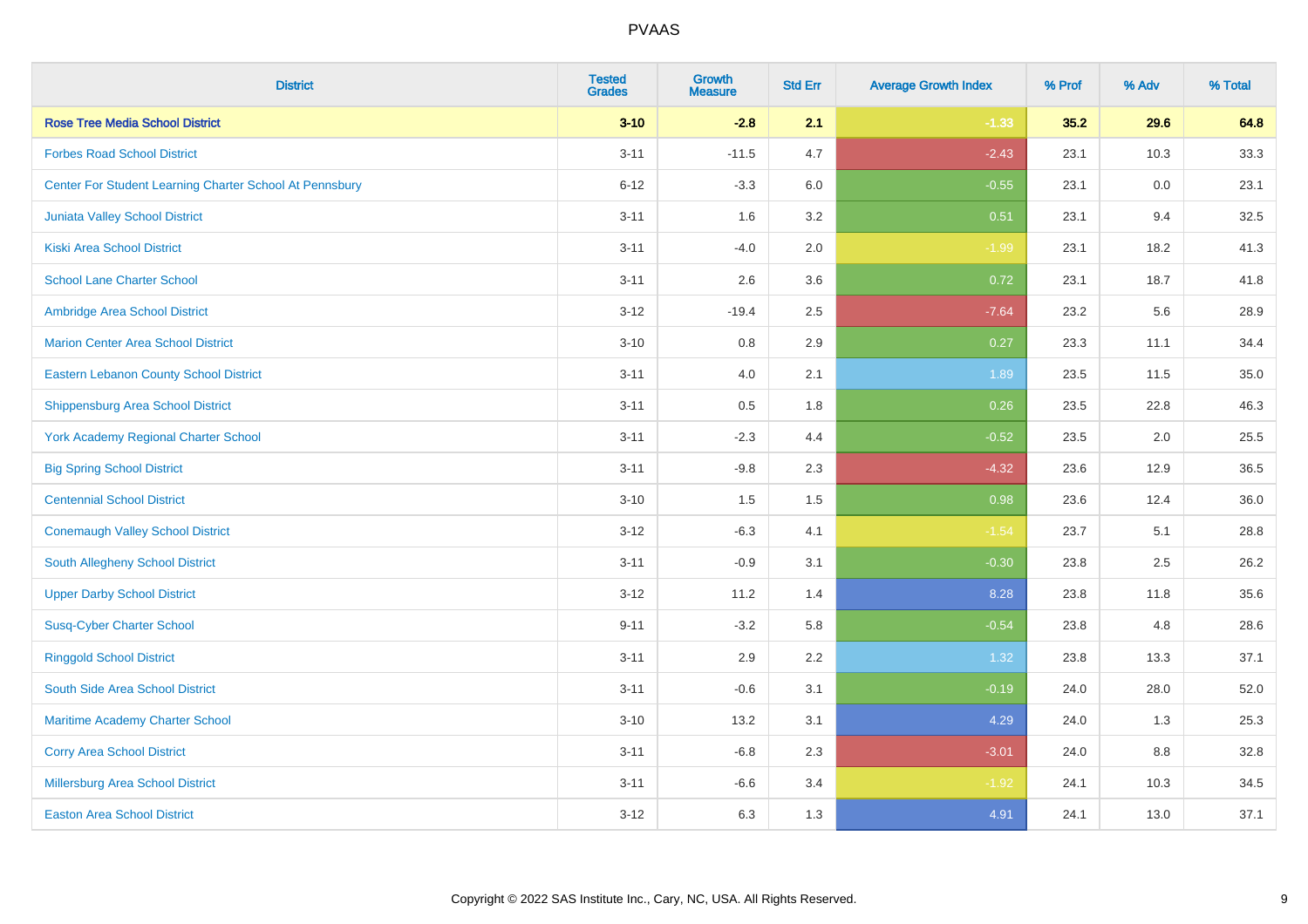| <b>District</b>                                | <b>Tested</b><br><b>Grades</b> | <b>Growth</b><br><b>Measure</b> | <b>Std Err</b> | <b>Average Growth Index</b> | % Prof | % Adv | % Total |
|------------------------------------------------|--------------------------------|---------------------------------|----------------|-----------------------------|--------|-------|---------|
| <b>Rose Tree Media School District</b>         | $3 - 10$                       | $-2.8$                          | 2.1            | $-1.33$                     | 35.2   | 29.6  | 64.8    |
| <b>Connellsville Area School District</b>      | $3 - 11$                       | $-5.3$                          | 2.0            | $-2.67$                     | 24.2   | 5.0   | 29.1    |
| <b>Chambersburg Area School District</b>       | $3 - 11$                       | $-5.6$                          | 1.3            | $-4.42$                     | 24.2   | 15.2  | 39.4    |
| <b>Penns Manor Area School District</b>        | $3 - 12$                       | $-1.9$                          | 3.5            | $-0.55$                     | 24.2   | 3.8   | 28.0    |
| <b>Bensalem Township School District</b>       | $3 - 11$                       | 1.0                             | 1.6            | 0.63                        | 24.3   | 10.7  | 34.9    |
| Northern York County School District           | $3 - 11$                       | 8.4                             | 1.8            | 4.63                        | 24.3   | 23.1  | 47.4    |
| <b>Cheltenham School District</b>              | $3 - 11$                       | $-17.6$                         | 2.0            | $-8.74$                     | 24.4   | 8.3   | 32.6    |
| <b>Salisbury Township School District</b>      | $3 - 11$                       | 5.8                             | 3.6            | 1.62                        | 24.4   | 12.6  | 37.0    |
| <b>Wellsboro Area School District</b>          | $3 - 11$                       | $-6.3$                          | 3.0            | $-2.08$                     | 24.4   | 13.4  | 37.8    |
| <b>Mercer Area School District</b>             | $3 - 11$                       | 2.2                             | 3.1            | 0.70                        | 24.4   | 11.8  | 36.2    |
| <b>Smethport Area School District</b>          | $3 - 12$                       | 5.8                             | 3.8            | 1.52                        | 24.6   | 20.0  | 44.6    |
| <b>Agora Cyber Charter School</b>              | $3 - 11$                       | 14.6                            | 2.4            | 6.03                        | 24.7   | 19.5  | 44.2    |
| <b>Mastery Charter School - Hardy Williams</b> | $3 - 11$                       | 6.6                             | 3.0            | 2.21                        | 24.7   | 1.2   | 25.9    |
| <b>Upper Moreland Township School District</b> | $3 - 11$                       | 1.1                             | 2.0            | 0.56                        | 24.8   | 26.6  | 51.3    |
| <b>Towanda Area School District</b>            | $3 - 11$                       | $-4.0$                          | 2.6            | $-1.52$                     | 24.8   | 9.9   | 34.8    |
| <b>York Suburban School District</b>           | $3 - 11$                       | 7.4                             | 2.1            | 3.55                        | 24.9   | 31.2  | 56.1    |
| <b>Cambria Heights School District</b>         | $3 - 10$                       | $-6.2$                          | 2.9            | $-2.11$                     | 25.0   | 13.0  | 38.0    |
| <b>Montgomery Area School District</b>         | $3 - 11$                       | $-5.8$                          | 3.2            | $-1.83$                     | 25.0   | 11.5  | 36.5    |
| <b>Moshannon Valley School District</b>        | $3 - 10$                       | $-5.1$                          | 4.6            | $-1.12$                     | 25.0   | 12.5  | 37.5    |
| <b>MaST Community Charter School</b>           | $3 - 10$                       | $-0.9$                          | 2.5            | $-0.34$                     | 25.0   | 21.6  | 46.6    |
| <b>Austin Area School District</b>             | $3 - 11$                       | 2.6                             | 6.0            | 0.43                        | 25.0   | 18.8  | 43.8    |
| Northern Tioga School District                 | $3 - 12$                       | $6.8\,$                         | 2.6            | 2.64                        | 25.0   | 16.9  | 41.9    |
| Selinsgrove Area School District               | $3-12$                         | $-5.7$                          | 2.1            | $-2.74$                     | 25.4   | 13.9  | 39.2    |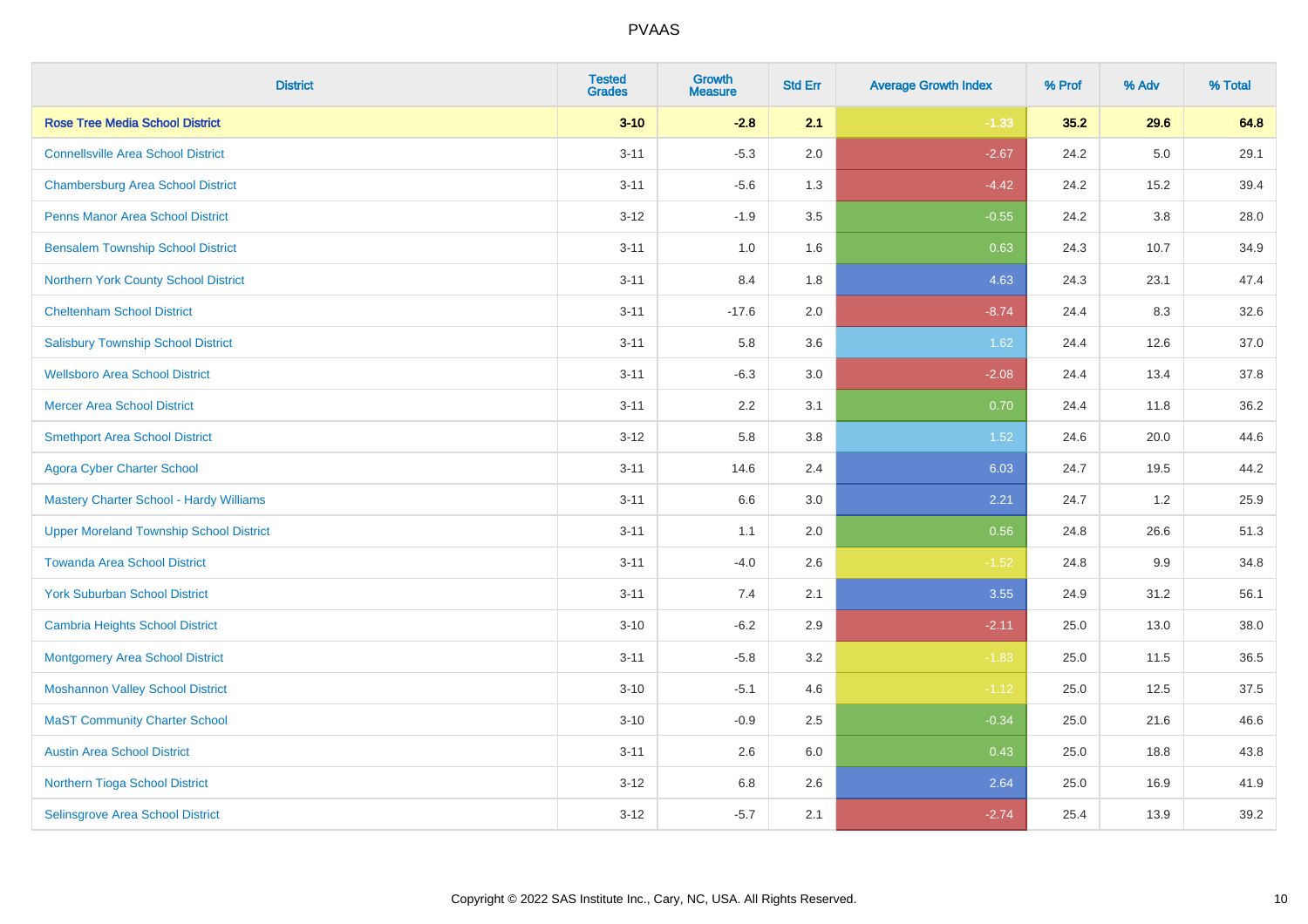| <b>District</b>                                   | <b>Tested</b><br><b>Grades</b> | <b>Growth</b><br><b>Measure</b> | <b>Std Err</b> | <b>Average Growth Index</b> | % Prof | % Adv | % Total |
|---------------------------------------------------|--------------------------------|---------------------------------|----------------|-----------------------------|--------|-------|---------|
| <b>Rose Tree Media School District</b>            | $3 - 10$                       | $-2.8$                          | 2.1            | $-1.33$                     | 35.2   | 29.6  | 64.8    |
| <b>Upper Perkiomen School District</b>            | $3 - 11$                       | 5.7                             | 1.9            | 3.04                        | 25.4   | 19.9  | 45.4    |
| <b>Central Columbia School District</b>           | $3 - 12$                       | 0.3                             | 2.3            | 0.12                        | 25.4   | 37.6  | 63.0    |
| <b>Collegium Charter School</b>                   | $3 - 10$                       | 21.2                            | 2.6            | 8.18                        | 25.4   | 16.4  | 41.8    |
| <b>Cranberry Area School District</b>             | $3 - 12$                       | $-0.9$                          | 3.1            | $-0.29$                     | 25.5   | 9.7   | 35.2    |
| Insight PA Cyber Charter School                   | $3 - 11$                       | $-9.4$                          | 5.8            | $-1.62$                     | 25.6   | 4.6   | 30.2    |
| <b>Wyomissing Area School District</b>            | $3 - 12$                       | $-2.4$                          | 2.6            | $-0.92$                     | 25.6   | 28.1  | 53.7    |
| <b>Grove City Area School District</b>            | $3 - 12$                       | $-8.8$                          | 2.3            | $-3.89$                     | 25.6   | 16.4  | 42.0    |
| <b>Beaver Area School District</b>                | $3 - 10$                       | $-3.0$                          | 2.5            | $-1.16$                     | 25.8   | 27.8  | 53.6    |
| Lake-Lehman School District                       | $3 - 11$                       | 14.9                            | 2.8            | 5.34                        | 25.8   | 22.5  | 48.3    |
| <b>Bangor Area School District</b>                | $3 - 12$                       | $-1.2$                          | 2.0            | $-0.60$                     | 25.8   | 12.7  | 38.5    |
| <b>Environmental Charter School At Frick Park</b> | $3-9$                          | $-6.2$                          | 3.7            | $-1.67$                     | 25.9   | 3.4   | 29.3    |
| <b>Saucon Valley School District</b>              | $3 - 11$                       | 18.9                            | 2.2            | 8.48                        | 26.0   | 39.6  | 65.6    |
| <b>Waynesboro Area School District</b>            | $3 - 12$                       | 3.0                             | 1.8            | 1.67                        | 26.0   | 23.5  | 49.5    |
| <b>Octorara Area School District</b>              | $3 - 11$                       | $-7.5$                          | 3.2            | $-2.35$                     | 26.1   | 17.0  | 43.2    |
| Northern Bedford County School District           | $3 - 11$                       | $-2.3$                          | 3.3            | $-0.69$                     | 26.2   | 16.9  | 43.1    |
| <b>North Star School District</b>                 | $3 - 11$                       | 1.1                             | 3.3            | 0.34                        | 26.2   | 20.0  | 46.2    |
| <b>Chartiers-Houston School District</b>          | $3 - 10$                       | $-16.5$                         | 3.5            | $-4.79$                     | 26.3   | 6.6   | 32.9    |
| <b>Elk Lake School District</b>                   | $3 - 11$                       | $-6.1$                          | 2.9            | $-2.12$                     | 26.3   | 11.6  | 37.9    |
| Mastery Charter High School-Lenfest Campus        | $7 - 11$                       | $-1.8$                          | 5.8            | $-0.30$                     | 26.3   | 0.0   | 26.3    |
| Southern Tioga School District                    | $3 - 11$                       | $-0.1$                          | 2.8            | $-0.03$                     | 26.3   | 10.3  | 36.6    |
| <b>Crawford Central School District</b>           | $3 - 11$                       | 5.7                             | 2.1            | 2.71                        | 26.4   | 15.8  | 42.1    |
| <b>North Hills School District</b>                | $3 - 11$                       | $-15.8$                         | 1.8            | $-8.84$                     | 26.4   | 19.8  | 46.2    |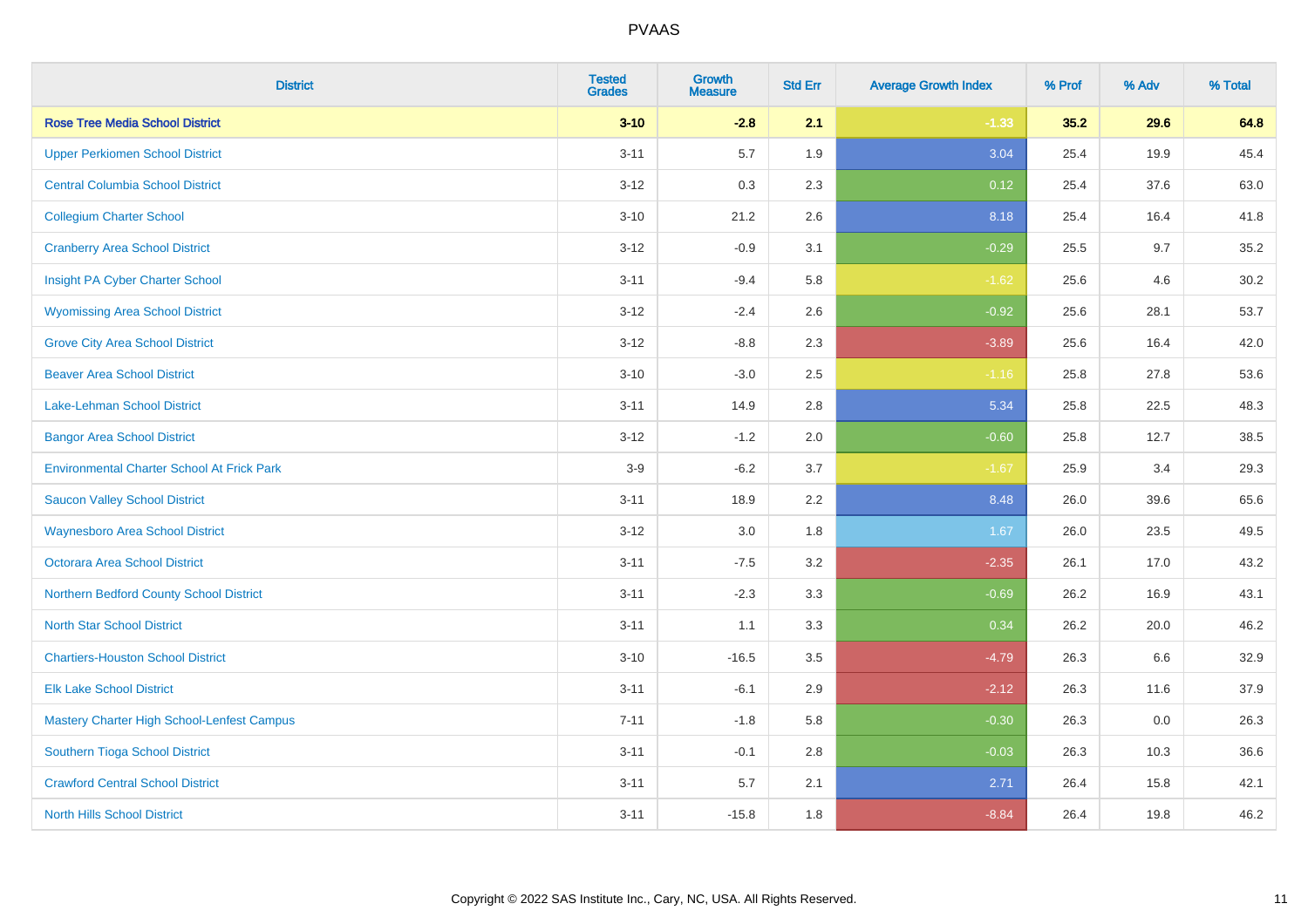| <b>District</b>                                    | <b>Tested</b><br><b>Grades</b> | <b>Growth</b><br><b>Measure</b> | <b>Std Err</b> | <b>Average Growth Index</b> | % Prof | % Adv | % Total  |
|----------------------------------------------------|--------------------------------|---------------------------------|----------------|-----------------------------|--------|-------|----------|
| <b>Rose Tree Media School District</b>             | $3 - 10$                       | $-2.8$                          | 2.1            | $-1.33$                     | 35.2   | 29.6  | 64.8     |
| <b>Butler Area School District</b>                 | $3 - 11$                       | $-14.1$                         | 1.5            | $-9.60$                     | 26.4   | 11.1  | 37.5     |
| Karns City Area School District                    | $3 - 11$                       | $-7.2$                          | 2.6            | $-2.71$                     | 26.4   | 20.8  | 47.2     |
| <b>Port Allegany School District</b>               | $3 - 11$                       | 6.5                             | 3.7            | 1.74                        | 26.4   | 11.3  | 37.7     |
| <b>Oswayo Valley School District</b>               | $3 - 12$                       | 9.9                             | 5.1            | 1.93                        | 26.5   | 44.1  | 70.6     |
| <b>Titusville Area School District</b>             | $3 - 11$                       | $-5.0$                          | 2.5            | $-1.98$                     | 26.5   | 6.8   | 33.3     |
| Penn-Delco School District                         | $3 - 11$                       | 1.3                             | 1.8            | 0.75                        | 26.5   | 12.6  | 39.1     |
| Northern Cambria School District                   | $3 - 11$                       | $-0.3$                          | 3.4            | $-0.09$                     | 26.5   | 1.2   | 27.7     |
| <b>Forest City Regional School District</b>        | $3 - 12$                       | $-1.2$                          | 3.6            | $-0.33$                     | 26.5   | 8.2   | 34.7     |
| <b>Bentworth School District</b>                   | $3 - 11$                       | 7.0                             | 3.0            | 2.36                        | 26.6   | 17.0  | 43.6     |
| <b>Valley View School District</b>                 | $3 - 11$                       | 9.3                             | 2.2            | 4.18                        | 26.6   | 23.1  | 49.7     |
| <b>Warren County School District</b>               | $3 - 11$                       | $-0.1$                          | 1.6            | $-0.06$                     | 26.7   | 9.7   | 36.4     |
| <b>Penn Manor School District</b>                  | $3 - 11$                       | 7.1                             | 1.5            | 4.82                        | 26.7   | 20.5  | 47.2     |
| <b>Pittston Area School District</b>               | $3 - 11$                       | $-8.2$                          | 2.2            | $-3.75$                     | 26.7   | 14.8  | 41.5     |
| <b>Ellwood City Area School District</b>           | $3 - 11$                       | $-12.5$                         | 3.1            | $-4.00$                     | 26.7   | 8.7   | 35.4     |
| Jeannette City School District                     | $3 - 11$                       | $-0.7$                          | 3.4            | $-0.20$                     | 26.8   | 4.1   | $30.9\,$ |
| <b>West Perry School District</b>                  | $3 - 11$                       | 11.0                            | 2.3            | 4.76                        | 26.9   | 20.5  | 47.4     |
| <b>Commonwealth Charter Academy Charter School</b> | $3 - 10$                       | 4.2                             | 1.6            | 2.68                        | 27.0   | 15.6  | 42.5     |
| <b>Portage Area School District</b>                | $3 - 10$                       | $-0.5$                          | 3.3            | $-0.14$                     | 27.0   | 20.6  | 47.6     |
| Catasauqua Area School District                    | $3-12$                         | $-7.3$                          | 2.8            | $-2.58$                     | 27.1   | 11.2  | 38.3     |
| <b>Keystone Central School District</b>            | $3 - 11$                       | 3.6                             | 1.8            | 2.04                        | 27.1   | 14.6  | 41.8     |
| <b>Exeter Township School District</b>             | $3 - 11$                       | $-1.0$                          | 1.7            | $-0.58$                     | 27.2   | 15.6  | 42.8     |
| <b>Colonial School District</b>                    | $3 - 11$                       | 22.1                            | 1.6            | 13.55                       | 27.2   | 43.5  | 70.6     |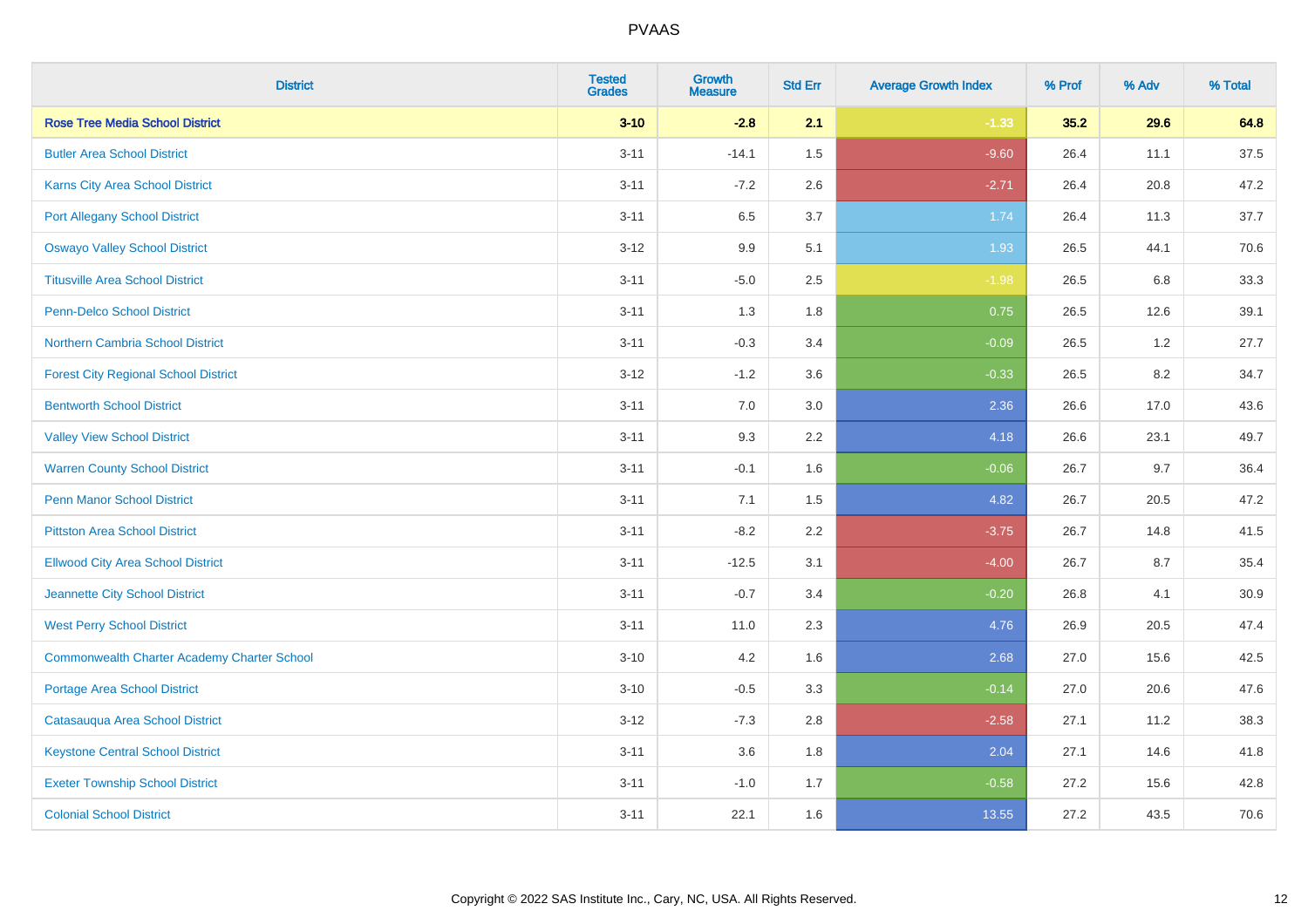| <b>District</b>                                 | <b>Tested</b><br><b>Grades</b> | <b>Growth</b><br><b>Measure</b> | <b>Std Err</b> | <b>Average Growth Index</b> | % Prof | % Adv | % Total |
|-------------------------------------------------|--------------------------------|---------------------------------|----------------|-----------------------------|--------|-------|---------|
| <b>Rose Tree Media School District</b>          | $3 - 10$                       | $-2.8$                          | 2.1            | $-1.33$                     | 35.2   | 29.6  | 64.8    |
| <b>Solanco School District</b>                  | $3 - 11$                       | 2.2                             | 1.8            | 1.18                        | 27.2   | 15.0  | 42.3    |
| <b>Reynolds School District</b>                 | $3 - 10$                       | $-3.0$                          | 3.5            | $-0.87$                     | 27.3   | 9.1   | 36.4    |
| Penn Cambria School District                    | $3 - 11$                       | $-4.5$                          | 2.4            | $-1.86$                     | 27.3   | 15.8  | 43.2    |
| <b>Conneaut School District</b>                 | $3 - 12$                       | $-2.3$                          | 2.6            | $-0.91$                     | 27.4   | 9.7   | 37.1    |
| <b>Minersville Area School District</b>         | $3 - 11$                       | $-2.9$                          | 3.4            | $-0.86$                     | 27.4   | 9.7   | 37.1    |
| Capital Area School for the Arts Charter School | $9 - 11$                       | 14.2                            | 4.5            | 3.13                        | 27.5   | 30.0  | 57.5    |
| <b>Wissahickon School District</b>              | $3 - 10$                       | $-5.3$                          | 1.7            | $-3.14$                     | 27.5   | 29.0  | 56.6    |
| <b>Oxford Area School District</b>              | $3 - 11$                       | $-3.1$                          | 1.8            | $-1.77$                     | 27.5   | 14.5  | 42.0    |
| <b>Carbondale Area School District</b>          | $3 - 10$                       | $-2.8$                          | 3.2            | $-0.87$                     | 27.5   | 2.9   | 30.4    |
| <b>Interboro School District</b>                | $3 - 12$                       | $-8.4$                          | 2.0            | $-4.27$                     | 27.6   | 6.4   | 34.1    |
| <b>Deer Lakes School District</b>               | $3 - 11$                       | $-10.0$                         | 2.5            | $-4.02$                     | 27.7   | 9.9   | 37.6    |
| <b>Brandywine Heights Area School District</b>  | $3 - 11$                       | 5.8                             | 2.6            | 2.27                        | 27.7   | 28.6  | 56.2    |
| <b>Warwick School District</b>                  | $3 - 11$                       | 21.7                            | 1.8            | 11.76                       | 27.7   | 36.3  | 64.0    |
| <b>Bucks County Technical High School</b>       | $9 - 10$                       | $-2.9$                          | 2.2            | $-1.29$                     | 27.7   | 10.4  | 38.2    |
| <b>Manheim Central School District</b>          | $3 - 11$                       | 12.8                            | 2.0            | 6.52                        | 27.8   | 35.4  | 63.2    |
| <b>Bristol Borough School District</b>          | $3 - 12$                       | $-5.9$                          | 2.9            | $-2.00$                     | 27.8   | 3.3   | 31.1    |
| <b>Eastern York School District</b>             | $3 - 11$                       | $-6.2$                          | 2.3            | $-2.70$                     | 27.8   | 18.5  | 46.4    |
| <b>Palisades School District</b>                | $3 - 11$                       | 7.7                             | 2.9            | 2.66                        | 27.8   | 20.3  | 48.1    |
| <b>Central Greene School District</b>           | $3 - 11$                       | $-0.4$                          | 2.5            | $-0.15$                     | 27.8   | 14.8  | 42.6    |
| Huntingdon Area School District                 | $3 - 11$                       | 5.8                             | 2.6            | 2.28                        | 27.8   | 17.4  | 45.2    |
| <b>Burrell School District</b>                  | $3 - 11$                       | $-1.5$                          | 3.3            | $-0.44$                     | 27.8   | 17.7  | 45.6    |
| <b>Carlynton School District</b>                | $3 - 11$                       | $-2.0$                          | 3.2            | $-0.62$                     | 27.9   | 5.2   | 33.1    |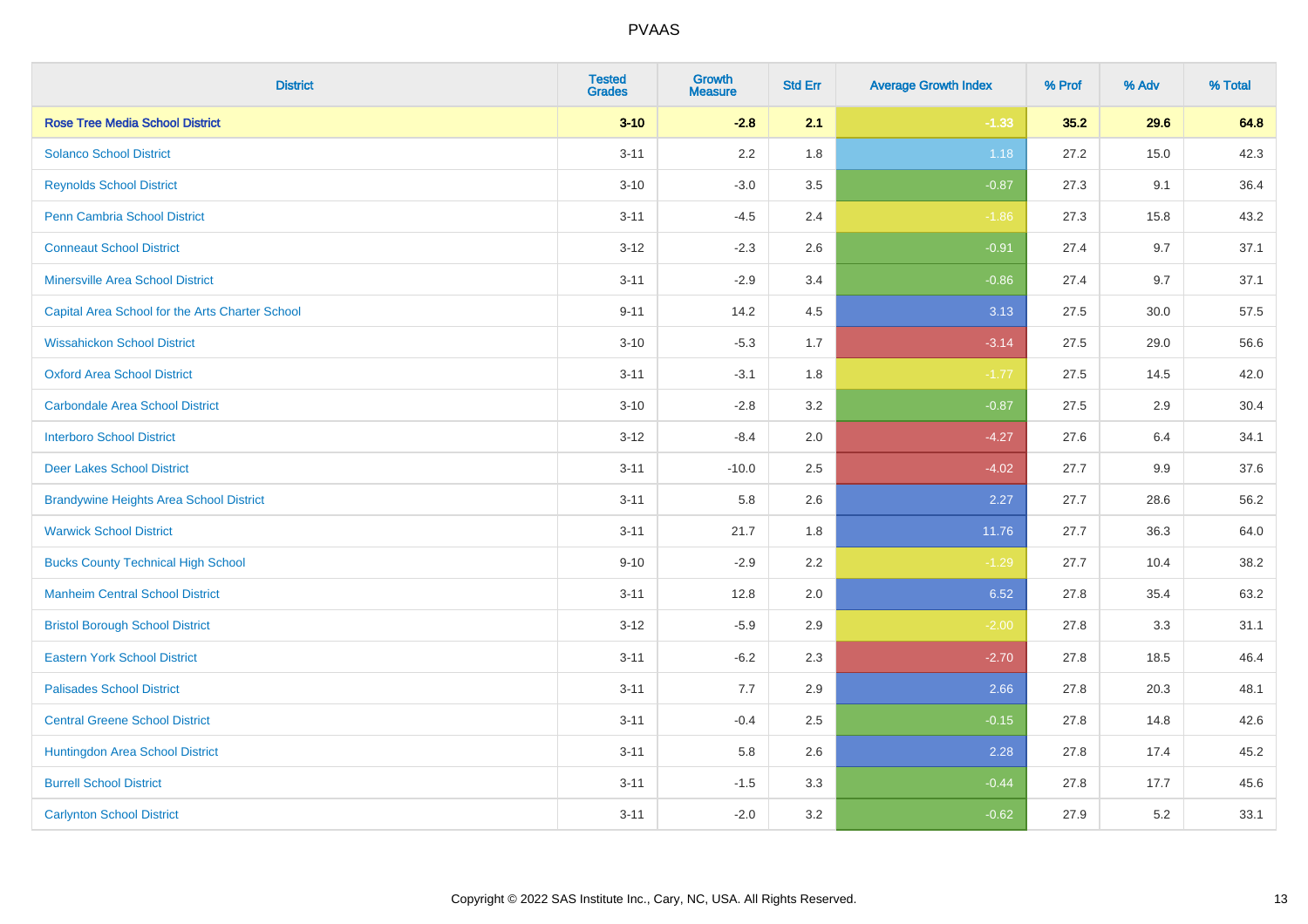| <b>District</b>                               | <b>Tested</b><br><b>Grades</b> | Growth<br><b>Measure</b> | <b>Std Err</b> | <b>Average Growth Index</b> | % Prof | % Adv | % Total |
|-----------------------------------------------|--------------------------------|--------------------------|----------------|-----------------------------|--------|-------|---------|
| <b>Rose Tree Media School District</b>        | $3 - 10$                       | $-2.8$                   | 2.1            | $-1.33$                     | 35.2   | 29.6  | 64.8    |
| Hatboro-Horsham School District               | $3 - 11$                       | $-2.7$                   | 1.6            | $-1.65$                     | 27.9   | 17.9  | 45.8    |
| <b>Carlisle Area School District</b>          | $3 - 11$                       | $-5.2$                   | 1.7            | $-2.99$                     | 28.0   | 19.3  | 47.3    |
| Hamburg Area School District                  | $3 - 11$                       | 0.6                      | 2.4            | 0.25                        | 28.0   | 15.5  | 43.6    |
| <b>Cornwall-Lebanon School District</b>       | $3 - 11$                       | 8.2                      | 1.6            | 5.24                        | 28.0   | 20.5  | 48.6    |
| <b>Hempfield Area School District</b>         | $3 - 12$                       | $-10.2$                  | 1.6            | $-6.37$                     | 28.1   | 19.2  | 47.3    |
| <b>South Park School District</b>             | $3 - 11$                       | $-8.8$                   | 2.5            | $-3.46$                     | 28.1   | 17.0  | 45.2    |
| <b>Conrad Weiser Area School District</b>     | $3 - 11$                       | 7.1                      | 2.1            | 3.34                        | 28.2   | 14.4  | 42.6    |
| <b>Cocalico School District</b>               | $3 - 11$                       | 12.3                     | 1.9            | 6.48                        | 28.2   | 32.3  | 60.5    |
| <b>Berlin Brothersvalley School District</b>  | $3 - 11$                       | 19.6                     | 4.0            | 4.93                        | 28.3   | 41.3  | 69.6    |
| <b>Mid Valley School District</b>             | $3 - 10$                       | $-11.1$                  | 2.7            | $-4.07$                     | 28.3   | 8.1   | 36.4    |
| <b>Clarion-Limestone Area School District</b> | $3 - 12$                       | $-10.0$                  | 3.6            | $-2.76$                     | 28.3   | 20.0  | 48.3    |
| Renaissance Academy Charter School            | $3 - 11$                       | $-5.6$                   | 3.1            | $-1.79$                     | 28.4   | 18.5  | 46.9    |
| Pen Argyl Area School District                | $3 - 12$                       | 12.8                     | 2.5            | 5.10                        | 28.5   | 23.8  | 52.3    |
| <b>Pleasant Valley School District</b>        | $3 - 11$                       | $-3.3$                   | 1.8            | $-1.80$                     | 28.5   | 10.4  | 39.0    |
| <b>Wallenpaupack Area School District</b>     | $3 - 11$                       | $8.8\,$                  | 2.1            | 4.28                        | 28.5   | 18.9  | 47.4    |
| Old Forge School District                     | $3 - 12$                       | $-11.3$                  | 3.1            | $-3.62$                     | 28.6   | 13.2  | 41.8    |
| Jefferson-Morgan School District              | $3 - 10$                       | $-12.0$                  | 3.9            | $-3.09$                     | 28.6   | 6.1   | 34.7    |
| <b>Pottsgrove School District</b>             | $3 - 11$                       | $-5.5$                   | 2.0            | $-2.78$                     | 28.6   | 10.3  | 38.8    |
| <b>Midd-West School District</b>              | $3 - 11$                       | 3.6                      | 2.6            | 1.42                        | 28.6   | 25.0  | 53.6    |
| <b>Kennett Consolidated School District</b>   | $3 - 11$                       | $-10.4$                  | 1.7            | $-6.27$                     | 28.7   | 14.0  | 42.7    |
| <b>Bellefonte Area School District</b>        | $3 - 11$                       | 6.7                      | 2.0            | 3.34                        | 28.8   | 21.5  | 50.2    |
| <b>Forest Hills School District</b>           | $3 - 11$                       | 1.8                      | 2.5            | 0.71                        | 28.8   | 10.3  | 39.1    |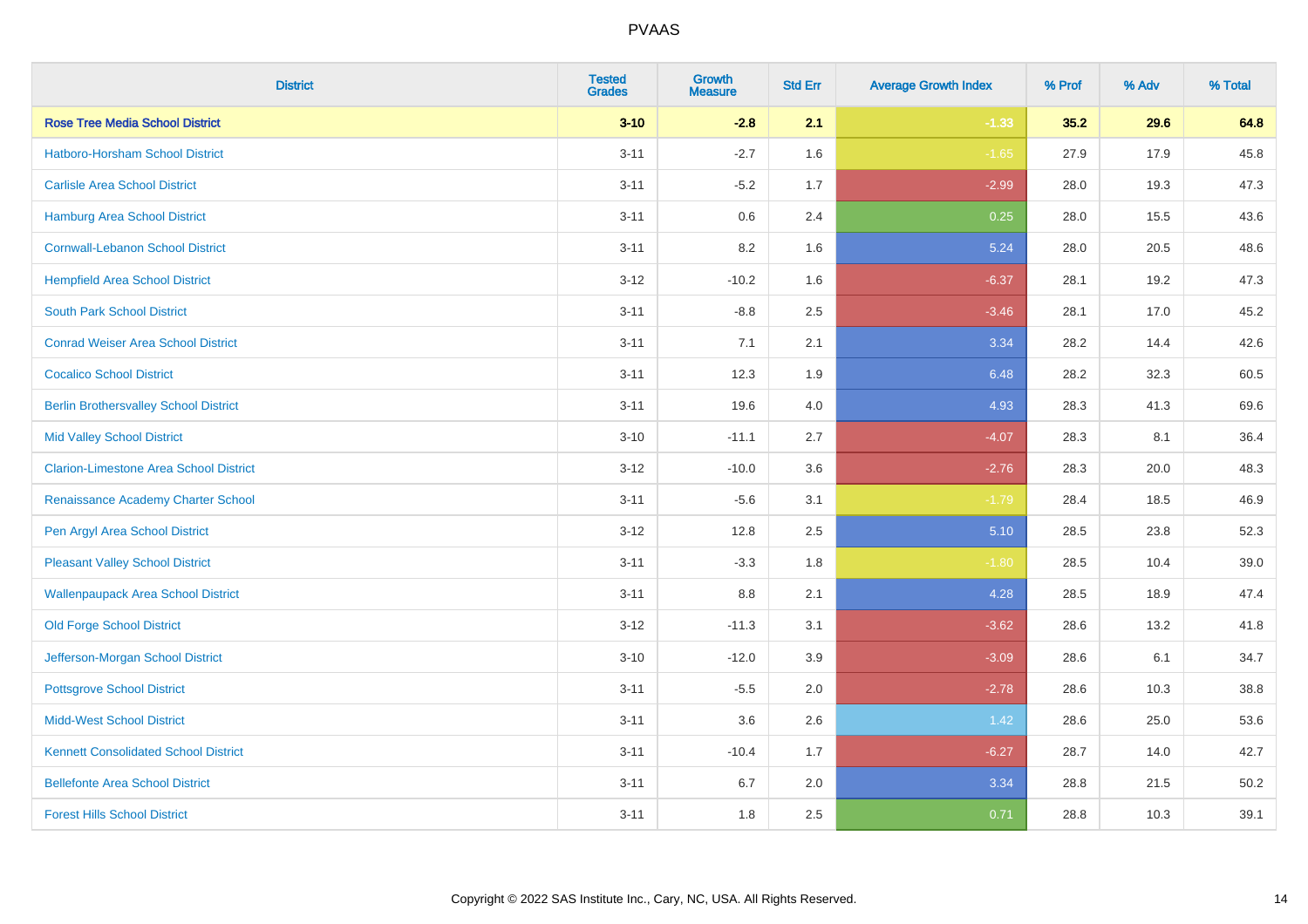| <b>District</b>                                | <b>Tested</b><br><b>Grades</b> | <b>Growth</b><br><b>Measure</b> | <b>Std Err</b> | <b>Average Growth Index</b> | % Prof | % Adv | % Total |
|------------------------------------------------|--------------------------------|---------------------------------|----------------|-----------------------------|--------|-------|---------|
| <b>Rose Tree Media School District</b>         | $3 - 10$                       | $-2.8$                          | 2.1            | $-1.33$                     | 35.2   | 29.6  | 64.8    |
| <b>Gettysburg Area School District</b>         | $3 - 11$                       | $-6.0$                          | 2.0            | $-3.02$                     | 28.8   | 19.6  | 48.5    |
| Daniel Boone Area School District              | $3 - 12$                       | 0.9                             | 1.9            | 0.46                        | 28.9   | 22.0  | 51.0    |
| Lehigh Valley Charter High School For The Arts | $9 - 10$                       | $-11.8$                         | 2.5            | $-4.76$                     | 28.9   | 5.7   | 34.6    |
| <b>Yough School District</b>                   | $3 - 10$                       | $-6.2$                          | 2.7            | $-2.27$                     | 28.9   | 8.8   | 37.7    |
| Altoona Area School District                   | $3 - 12$                       | 0.1                             | 1.5            | 0.07                        | 29.0   | 13.8  | 42.8    |
| 21st Century Cyber Charter School              | $6 - 12$                       | 6.6                             | 2.1            | 3.16                        | 29.0   | 21.8  | 50.8    |
| <b>Neshannock Township School District</b>     | $3 - 10$                       | $-12.5$                         | 2.7            | $-4.73$                     | 29.0   | 13.0  | 42.0    |
| <b>Southeastern Greene School District</b>     | $3 - 10$                       | $-2.3$                          | 4.4            | $-0.53$                     | 29.0   | 9.7   | 38.7    |
| Oil City Area School District                  | $3 - 11$                       | 8.6                             | 2.4            | 3.56                        | 29.1   | 13.1  | 42.2    |
| <b>Pequea Valley School District</b>           | $3 - 11$                       | 18.0                            | 3.1            | 5.74                        | 29.2   | 37.5  | 66.7    |
| <b>Nazareth Area School District</b>           | $3 - 11$                       | $-2.5$                          | 1.7            | $-1.53$                     | 29.2   | 24.6  | 53.8    |
| <b>Central Dauphin School District</b>         | $3 - 11$                       | $-5.2$                          | 1.2            | $-4.24$                     | 29.3   | 8.7   | 38.0    |
| <b>Commodore Perry School District</b>         | $3 - 11$                       | $-10.4$                         | 4.5            | $-2.30$                     | 29.4   | 5.9   | 35.3    |
| <b>Lower Merion School District</b>            | $3 - 11$                       | 18.9                            | 1.2            | 15.42                       | 29.4   | 48.6  | 78.0    |
| <b>Pine Grove Area School District</b>         | $3 - 11$                       | $-1.1$                          | 3.0            | $-0.36$                     | 29.5   | 14.3  | 43.8    |
| <b>Blue Ridge School District</b>              | $3 - 11$                       | 8.3                             | 3.7            | 2.24                        | 29.6   | 9.3   | 38.9    |
| Penns Valley Area School District              | $3 - 12$                       | 14.1                            | 2.6            | 5.33                        | 29.6   | 23.3  | 52.9    |
| <b>Abington School District</b>                | $3 - 10$                       | 0.9                             | 1.6            | 0.57                        | 29.7   | 28.7  | 58.4    |
| <b>Union City Area School District</b>         | $3 - 12$                       | $-8.7$                          | 3.3            | $-2.59$                     | 29.7   | 10.9  | 40.6    |
| <b>Girard School District</b>                  | $3 - 11$                       | $-12.3$                         | 2.6            | $-4.76$                     | 29.7   | 18.9  | 48.6    |
| <b>Schuylkill Valley School District</b>       | $3 - 11$                       | $-1.0$                          | 2.2            | $-0.47$                     | 29.8   | 20.2  | 50.0    |
| Northampton Area School District               | $3 - 11$                       | 3.2                             | 1.5            | 2.05                        | 29.8   | 17.9  | 47.7    |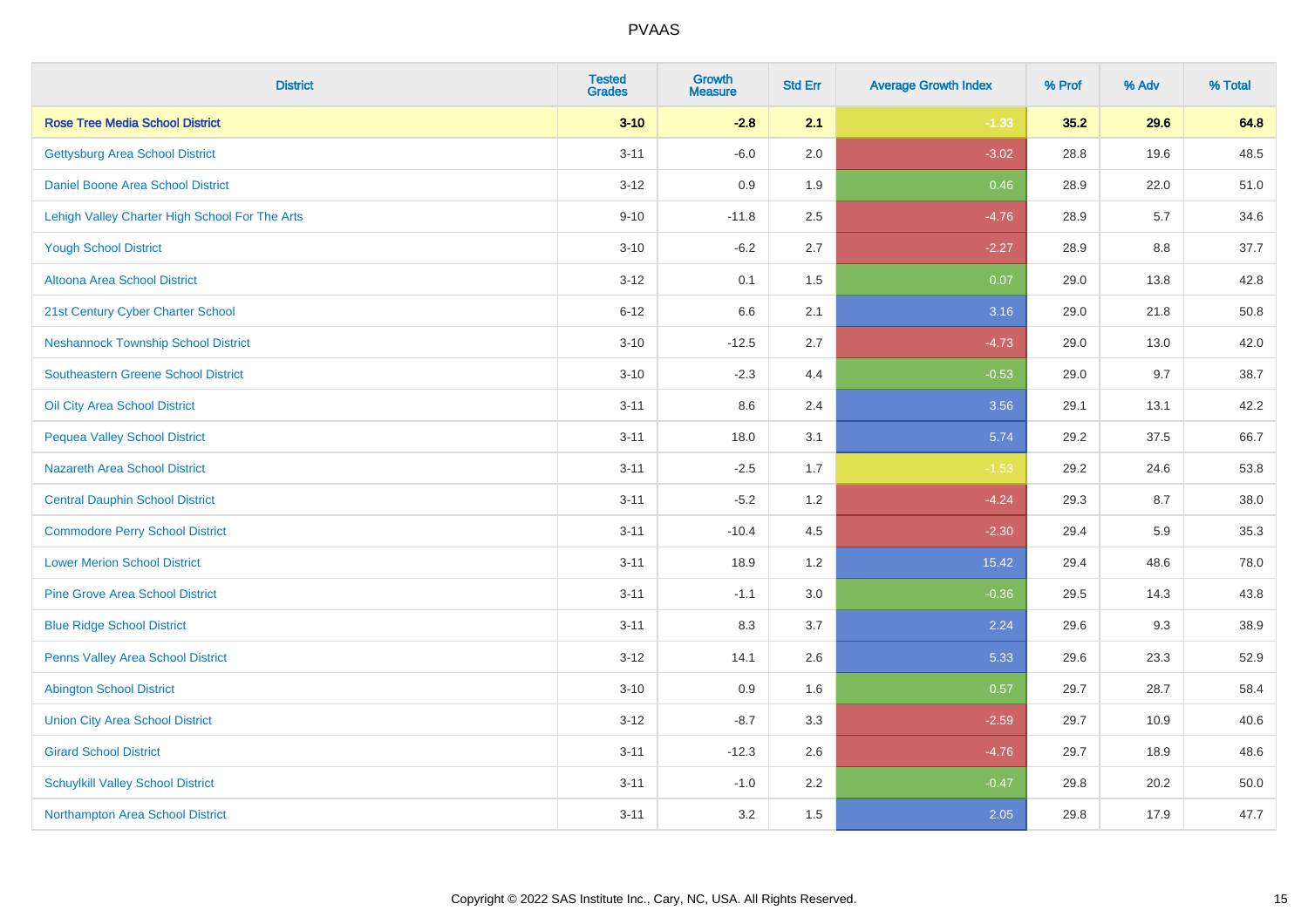| <b>District</b>                          | <b>Tested</b><br><b>Grades</b> | <b>Growth</b><br><b>Measure</b> | <b>Std Err</b> | <b>Average Growth Index</b> | % Prof | % Adv | % Total |
|------------------------------------------|--------------------------------|---------------------------------|----------------|-----------------------------|--------|-------|---------|
| <b>Rose Tree Media School District</b>   | $3 - 10$                       | $-2.8$                          | 2.1            | $-1.33$                     | 35.2   | 29.6  | 64.8    |
| Wilmington Area School District          | $3 - 11$                       | 11.1                            | 3.3            | 3.37                        | 29.8   | 26.2  | 56.0    |
| <b>Tunkhannock Area School District</b>  | $3 - 11$                       | 1.4                             | 2.0            | 0.71                        | 29.8   | 18.1  | 47.9    |
| Pennsylvania Virtual Charter School      | $3 - 11$                       | 4.4                             | 3.4            | 1.31                        | 29.8   | 21.2  | 51.0    |
| <b>Hempfield School District</b>         | $3 - 11$                       | 13.4                            | 1.3            | 10.53                       | 29.9   | 36.8  | 66.7    |
| <b>Indiana Area School District</b>      | $3 - 11$                       | 12.0                            | 2.0            | 5.98                        | 30.0   | 30.4  | 60.3    |
| <b>Keystone Oaks School District</b>     | $3 - 11$                       | $-7.2$                          | 2.3            | $-3.14$                     | 30.0   | 11.1  | 41.0    |
| <b>Franklin Regional School District</b> | $3 - 11$                       | 11.3                            | 1.8            | 6.13                        | 30.0   | 35.0  | 65.0    |
| <b>Spring Grove Area School District</b> | $3 - 11$                       | 3.9                             | 2.0            | 1.90                        | 30.0   | 23.0  | 53.0    |
| Downingtown Area School District         | $3 - 11$                       | 4.4                             | 1.1            | 4.06                        | 30.1   | 32.0  | 62.2    |
| <b>Sayre Area School District</b>        | $3 - 11$                       | 5.8                             | 3.2            | 1.81                        | 30.3   | 21.0  | 51.3    |
| <b>Governor Mifflin School District</b>  | $3 - 11$                       | $-4.4$                          | 1.6            | $-2.69$                     | 30.3   | 7.7   | 38.0    |
| <b>Greensburg Salem School District</b>  | $3 - 11$                       | $-6.9$                          | 2.2            | $-3.06$                     | 30.3   | 13.3  | 43.6    |
| <b>Laurel School District</b>            | $3 - 11$                       | 13.0                            | 3.1            | 4.19                        | 30.3   | 15.7  | 46.1    |
| <b>Spring-Ford Area School District</b>  | $3 - 11$                       | 16.6                            | 1.2            | 14.02                       | 30.4   | 45.3  | 75.7    |
| <b>Stroudsburg Area School District</b>  | $3 - 11$                       | $7.5\,$                         | 1.6            | 4.70                        | 30.4   | 18.3  | 48.7    |
| <b>Wilson School District</b>            | $3 - 12$                       | $0.5\,$                         | 1.5            | 0.32                        | 30.4   | 25.5  | 55.9    |
| <b>Northwest Area School District</b>    | $3 - 10$                       | $-3.2$                          | 3.3            | $-0.97$                     | 30.4   | 13.0  | 43.5    |
| <b>Lehighton Area School District</b>    | $3 - 11$                       | 11.4                            | 2.4            | 4.84                        | 30.5   | 24.9  | 55.3    |
| <b>North Allegheny School District</b>   | $3 - 11$                       | 18.0                            | 1.3            | 14.25                       | 30.5   | 42.9  | 73.4    |
| Southern Columbia Area School District   | $3 - 11$                       | $-8.5$                          | 3.0            | $-2.83$                     | 30.5   | 12.8  | 43.3    |
| <b>Franklin Area School District</b>     | $3 - 11$                       | $-3.7$                          | 2.6            | $-1.43$                     | 30.5   | 5.9   | 36.4    |
| <b>Susquenita School District</b>        | $3 - 11$                       | $-5.9$                          | 2.6            | $-2.28$                     | 30.6   | 13.9  | 44.4    |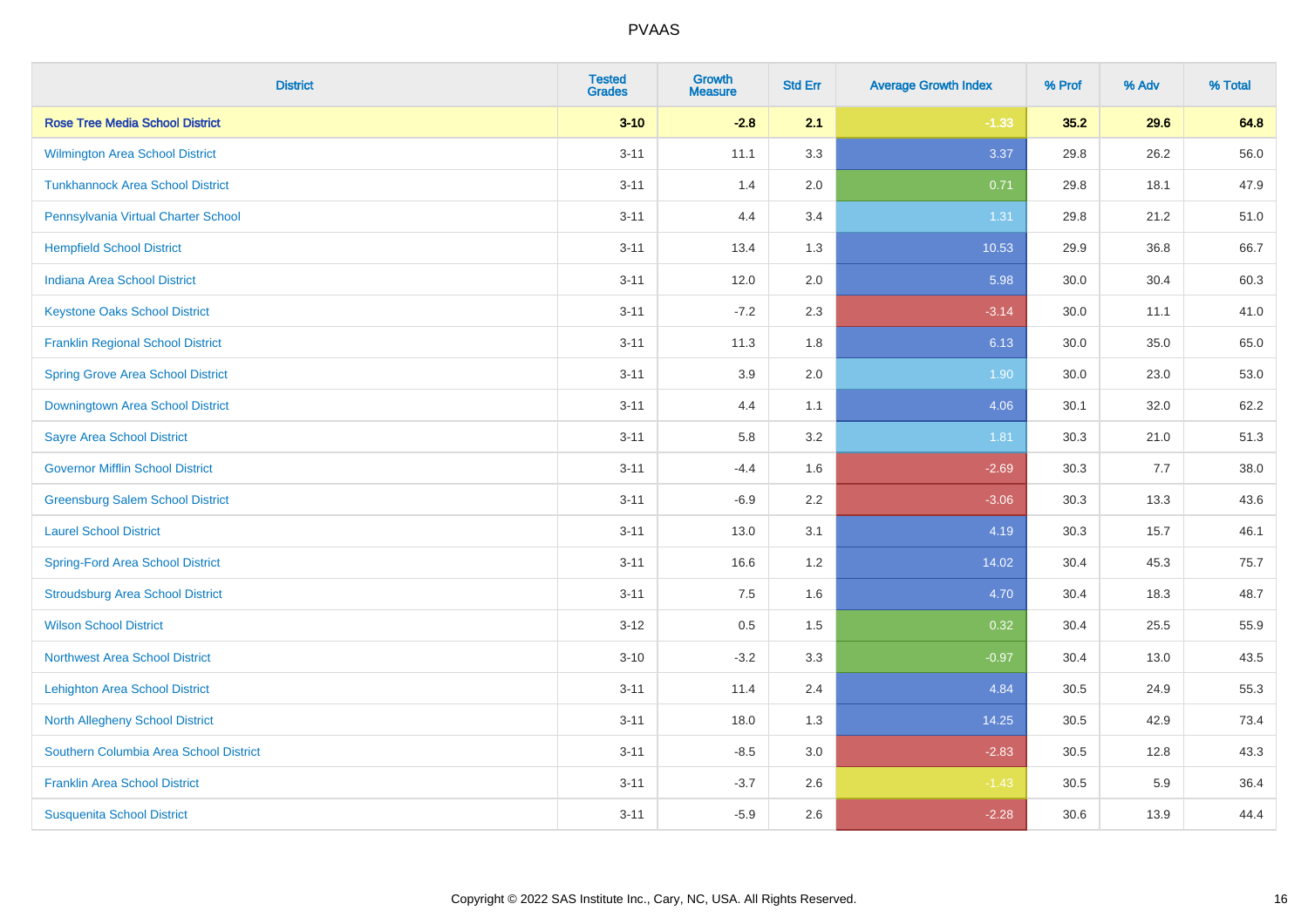| <b>District</b>                                | <b>Tested</b><br><b>Grades</b> | <b>Growth</b><br><b>Measure</b> | <b>Std Err</b> | <b>Average Growth Index</b> | % Prof | % Adv | % Total |
|------------------------------------------------|--------------------------------|---------------------------------|----------------|-----------------------------|--------|-------|---------|
| <b>Rose Tree Media School District</b>         | $3 - 10$                       | $-2.8$                          | 2.1            | $-1.33$                     | 35.2   | 29.6  | 64.8    |
| <b>Northern Potter School District</b>         | $3 - 12$                       | 6.8                             | 4.6            | 1.48                        | 30.6   | 11.1  | 41.7    |
| <b>Fort Cherry School District</b>             | $3 - 10$                       | $-0.7$                          | 3.1            | $-0.21$                     | 30.6   | 14.1  | 44.7    |
| <b>Union Area School District</b>              | $3 - 11$                       | $-6.5$                          | 3.8            | $-1.70$                     | 30.6   | 12.2  | 42.9    |
| <b>Northeast Bradford School District</b>      | $3 - 10$                       | $-5.0$                          | 3.7            | $-1.35$                     | 30.6   | 4.8   | 35.5    |
| <b>Lower Dauphin School District</b>           | $3 - 11$                       | 5.3                             | 1.8            | 3.03                        | 30.6   | 26.8  | 57.5    |
| <b>Blue Mountain School District</b>           | $3 - 10$                       | 12.2                            | 2.1            | 5.81                        | 30.7   | 26.1  | 56.8    |
| <b>Western Wayne School District</b>           | $3 - 11$                       | 3.6                             | 2.6            | 1.39                        | 30.8   | 16.2  | 47.0    |
| <b>North Penn School District</b>              | $3 - 11$                       | 17.6                            | 1.0            | 17.53                       | 30.8   | 35.7  | 66.4    |
| <b>Boyertown Area School District</b>          | $3 - 11$                       | $-2.9$                          | 1.4            | $-2.06$                     | 30.8   | 22.6  | 53.4    |
| <b>Canon-Mcmillan School District</b>          | $3 - 11$                       | $-5.0$                          | 1.5            | $-3.25$                     | 30.8   | 28.5  | 59.3    |
| <b>Slippery Rock Area School District</b>      | $3 - 11$                       | $-3.8$                          | 2.5            | $-1.56$                     | 30.8   | 21.9  | 52.7    |
| <b>Manheim Township School District</b>        | $3 - 12$                       | 10.9                            | 1.5            | 7.51                        | 30.9   | 31.0  | 61.9    |
| <b>Greencastle-Antrim School District</b>      | $3 - 11$                       | $-0.3$                          | 2.0            | $-0.14$                     | 30.9   | 22.2  | 53.1    |
| <b>Conemaugh Township Area School District</b> | $3-12$                         | 4.8                             | 3.5            | 1.39                        | 30.9   | 27.8  | 58.8    |
| <b>West Greene School District</b>             | $3 - 11$                       | $-8.1$                          | 3.9            | $-2.08$                     | 31.0   | 11.9  | 42.9    |
| <b>Tri-Valley School District</b>              | $3 - 10$                       | $-2.7$                          | 3.9            | $-0.69$                     | 31.0   | 9.5   | 40.5    |
| <b>Bedford Area School District</b>            | $3 - 11$                       | 6.4                             | 2.4            | 2.68                        | 31.0   | 20.6  | 51.6    |
| South Middleton School District                | $3 - 11$                       | 4.4                             | 2.2            | 1.95                        | 31.1   | 16.4  | 47.5    |
| <b>Marple Newtown School District</b>          | $3 - 11$                       | 20.6                            | 2.3            | 8.95                        | 31.1   | 42.7  | 73.8    |
| <b>Penncrest School District</b>               | $3 - 11$                       | 6.0                             | 1.9            | 3.24                        | 31.1   | 16.9  | 48.0    |
| <b>Greenwood School District</b>               | $3 - 11$                       | 11.3                            | 3.6            | 3.14                        | 31.2   | 32.8  | 63.9    |
| <b>Bradford Area School District</b>           | $3 - 12$                       | $-1.8$                          | 2.3            | $-0.79$                     | 31.2   | 16.7  | 47.9    |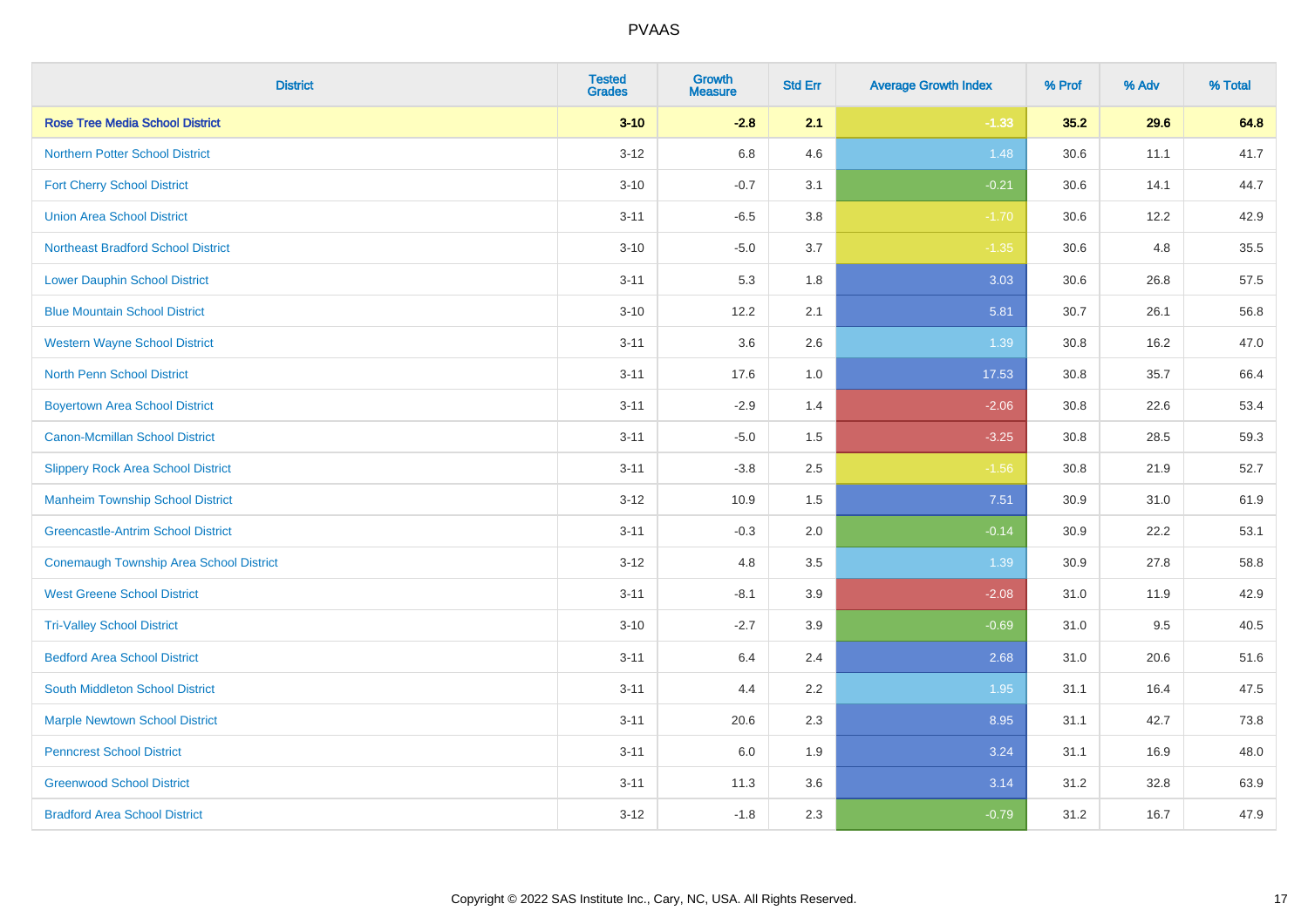| <b>District</b>                               | <b>Tested</b><br><b>Grades</b> | Growth<br><b>Measure</b> | <b>Std Err</b> | <b>Average Growth Index</b> | % Prof | % Adv | % Total |
|-----------------------------------------------|--------------------------------|--------------------------|----------------|-----------------------------|--------|-------|---------|
| <b>Rose Tree Media School District</b>        | $3 - 10$                       | $-2.8$                   | 2.1            | $-1.33$                     | 35.2   | 29.6  | 64.8    |
| <b>Unionville-Chadds Ford School District</b> | $3 - 11$                       | 15.8                     | 1.7            | 9.12                        | 31.2   | 48.0  | 79.2    |
| <b>Neshaminy School District</b>              | $3 - 11$                       | 8.6                      | 1.3            | 6.56                        | 31.3   | 23.9  | 55.2    |
| <b>Cumberland Valley School District</b>      | $3 - 12$                       | 18.6                     | 1.2            | 15.79                       | 31.3   | 39.2  | 70.5    |
| <b>North Pocono School District</b>           | $3 - 11$                       | 13.1                     | 3.7            | 3.54                        | 31.4   | 33.3  | 64.7    |
| <b>Central York School District</b>           | $3 - 12$                       | 12.9                     | 1.5            | 8.64                        | 31.4   | 24.1  | 55.5    |
| <b>Parkland School District</b>               | $3 - 11$                       | $-3.7$                   | 1.2            | $-3.17$                     | 31.4   | 30.6  | 62.0    |
| <b>Kane Area School District</b>              | $3 - 10$                       | $8.8\,$                  | 2.9            | 3.07                        | 31.4   | 19.8  | 51.2    |
| <b>Millville Area School District</b>         | $3 - 12$                       | $-5.6$                   | 4.4            | $-1.26$                     | 31.4   | 11.4  | 42.9    |
| <b>New Brighton Area School District</b>      | $3 - 11$                       | $-2.1$                   | 3.2            | $-0.65$                     | 31.5   | 11.1  | 42.6    |
| <b>Panther Valley School District</b>         | $3 - 12$                       | $-13.3$                  | 3.2            | $-4.10$                     | 31.5   | 4.1   | 35.6    |
| New Hope-Solebury School District             | $3 - 11$                       | 28.8                     | 2.9            | 9.77                        | 31.6   | 50.0  | 81.6    |
| <b>Ephrata Area School District</b>           | $3 - 11$                       | 6.8                      | 1.7            | 4.08                        | 31.6   | 17.1  | 48.8    |
| <b>Bald Eagle Area School District</b>        | $3 - 11$                       | 7.6                      | 2.5            | 3.00                        | 31.6   | 15.6  | 47.3    |
| <b>Belle Vernon Area School District</b>      | $3 - 11$                       | 11.1                     | 2.3            | 4.88                        | 31.6   | 25.4  | 57.1    |
| <b>Clarion Area School District</b>           | $3 - 11$                       | 3.2                      | 3.7            | 0.88                        | 31.7   | 13.3  | 45.0    |
| <b>Fleetwood Area School District</b>         | $3 - 10$                       | 10.4                     | 2.0            | 5.19                        | 31.7   | 25.8  | 57.5    |
| <b>North East School District</b>             | $3 - 11$                       | $-5.3$                   | 2.7            | $-1.97$                     | 31.7   | 24.8  | 56.4    |
| <b>Uniontown Area School District</b>         | $3 - 11$                       | $-2.8$                   | 3.1            | $-0.91$                     | 31.7   | 7.3   | 39.0    |
| <b>Spring Cove School District</b>            | $3 - 11$                       | 9.1                      | 2.4            | 3.77                        | 31.8   | 25.4  | 57.1    |
| <b>Montour School District</b>                | $3 - 11$                       | $-6.1$                   | 2.1            | $-2.95$                     | 31.8   | 23.6  | 55.3    |
| <b>Springfield School District</b>            | $3 - 11$                       | 1.2                      | 1.7            | 0.69                        | 31.8   | 25.2  | 56.9    |
| <b>Allegheny Valley School District</b>       | $3 - 11$                       | $-1.9$                   | 3.9            | $-0.48$                     | 31.8   | 11.4  | 43.2    |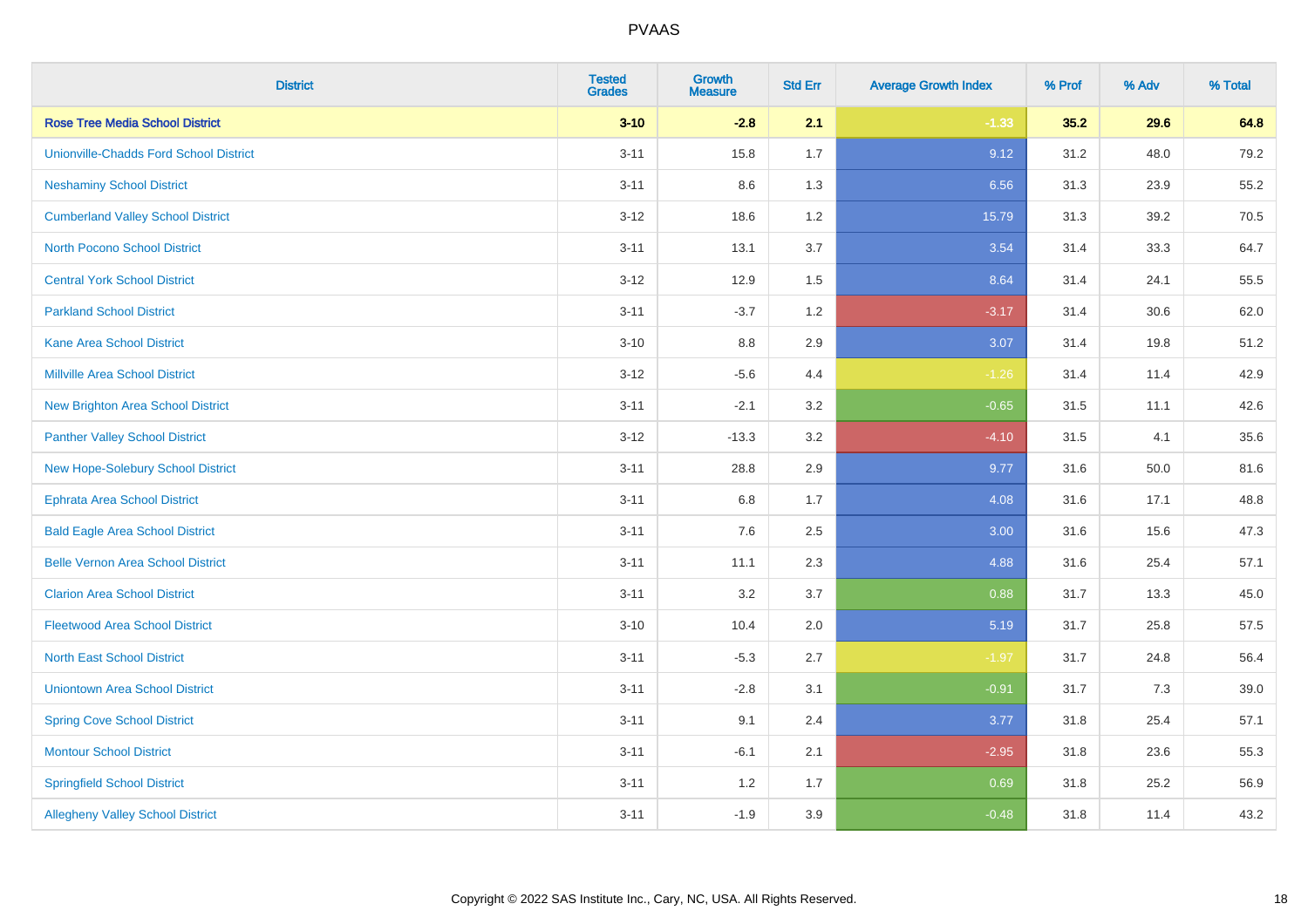| <b>District</b>                              | <b>Tested</b><br><b>Grades</b> | Growth<br><b>Measure</b> | <b>Std Err</b> | <b>Average Growth Index</b> | % Prof | % Adv   | % Total |
|----------------------------------------------|--------------------------------|--------------------------|----------------|-----------------------------|--------|---------|---------|
| <b>Rose Tree Media School District</b>       | $3 - 10$                       | $-2.8$                   | 2.1            | $-1.33$                     | 35.2   | 29.6    | 64.8    |
| <b>Bermudian Springs School District</b>     | $3 - 11$                       | 2.5                      | 2.4            | 1.05                        | 31.8   | 23.5    | 55.3    |
| <b>West Shore School District</b>            | $3 - 12$                       | 2.2                      | 1.3            | 1.68                        | 31.8   | 15.2    | 47.1    |
| <b>Susquehanna Community School District</b> | $3 - 11$                       | $-4.5$                   | 3.8            | $-1.19$                     | 31.9   | $8.8\,$ | 40.7    |
| Albert Gallatin Area School District         | $3 - 11$                       | $-1.7$                   | 2.3            | $-0.72$                     | 31.9   | 20.7    | 52.7    |
| <b>State College Area School District</b>    | $3 - 11$                       | 24.5                     | 1.3            | 18.59                       | 31.9   | 46.9    | 78.8    |
| <b>Shaler Area School District</b>           | $3 - 11$                       | $-2.1$                   | 1.8            | $-1.18$                     | 32.0   | 13.0    | 45.0    |
| <b>Pennridge School District</b>             | $3 - 10$                       | 7.4                      | 1.5            | 5.10                        | 32.0   | 27.6    | 59.6    |
| <b>Ridley School District</b>                | $3 - 12$                       | 0.3                      | 1.6            | 0.21                        | 32.0   | 10.7    | 42.6    |
| <b>Council Rock School District</b>          | $3 - 11$                       | 13.5                     | 1.1            | 12.27                       | 32.0   | 35.4    | 67.4    |
| <b>Baldwin-Whitehall School District</b>     | $3 - 11$                       | $-5.5$                   | 1.9            | $-2.93$                     | 32.0   | 14.7    | 46.7    |
| <b>Wyoming Area School District</b>          | $3 - 10$                       | $-5.5$                   | 2.5            | $-2.21$                     | 32.0   | 9.6     | 41.6    |
| <b>West Middlesex Area School District</b>   | $3 - 10$                       | $-7.4$                   | 3.5            | $-2.11$                     | 32.0   | 9.6     | 41.6    |
| <b>Fort Leboeuf School District</b>          | $3 - 11$                       | 3.5                      | 2.2            | 1.58                        | 32.0   | 16.8    | 48.8    |
| <b>Danville Area School District</b>         | $3 - 11$                       | 18.4                     | 2.6            | 7.19                        | 32.0   | 46.1    | 78.1    |
| <b>Halifax Area School District</b>          | $3 - 11$                       | 5.8                      | 3.5            | 1.64                        | 32.1   | 18.9    | 50.9    |
| <b>Greenville Area School District</b>       | $3 - 11$                       | $-13.2$                  | 3.0            | $-4.45$                     | 32.1   | 4.6     | 36.7    |
| <b>Weatherly Area School District</b>        | $3 - 11$                       | $-5.8$                   | 4.0            | $-1.44$                     | 32.1   | 8.9     | 41.1    |
| <b>Upper Saint Clair School District</b>     | $3 - 11$                       | 13.8                     | 1.8            | 7.86                        | 32.2   | 44.5    | 76.7    |
| <b>Elizabeth Forward School District</b>     | $3 - 11$                       | $-5.5$                   | 2.5            | $-2.25$                     | 32.2   | 12.8    | 45.0    |
| South Fayette Township School District       | $3 - 11$                       | 6.0                      | 1.8            | 3.33                        | 32.2   | 38.3    | 70.5    |
| Phoenixville Area School District            | $3 - 11$                       | 7.3                      | 1.8            | 3.96                        | 32.3   | 27.6    | 59.8    |
| <b>Whitehall-Coplay School District</b>      | $3 - 11$                       | 11.8                     | 1.7            | 7.06                        | 32.3   | 21.7    | 54.0    |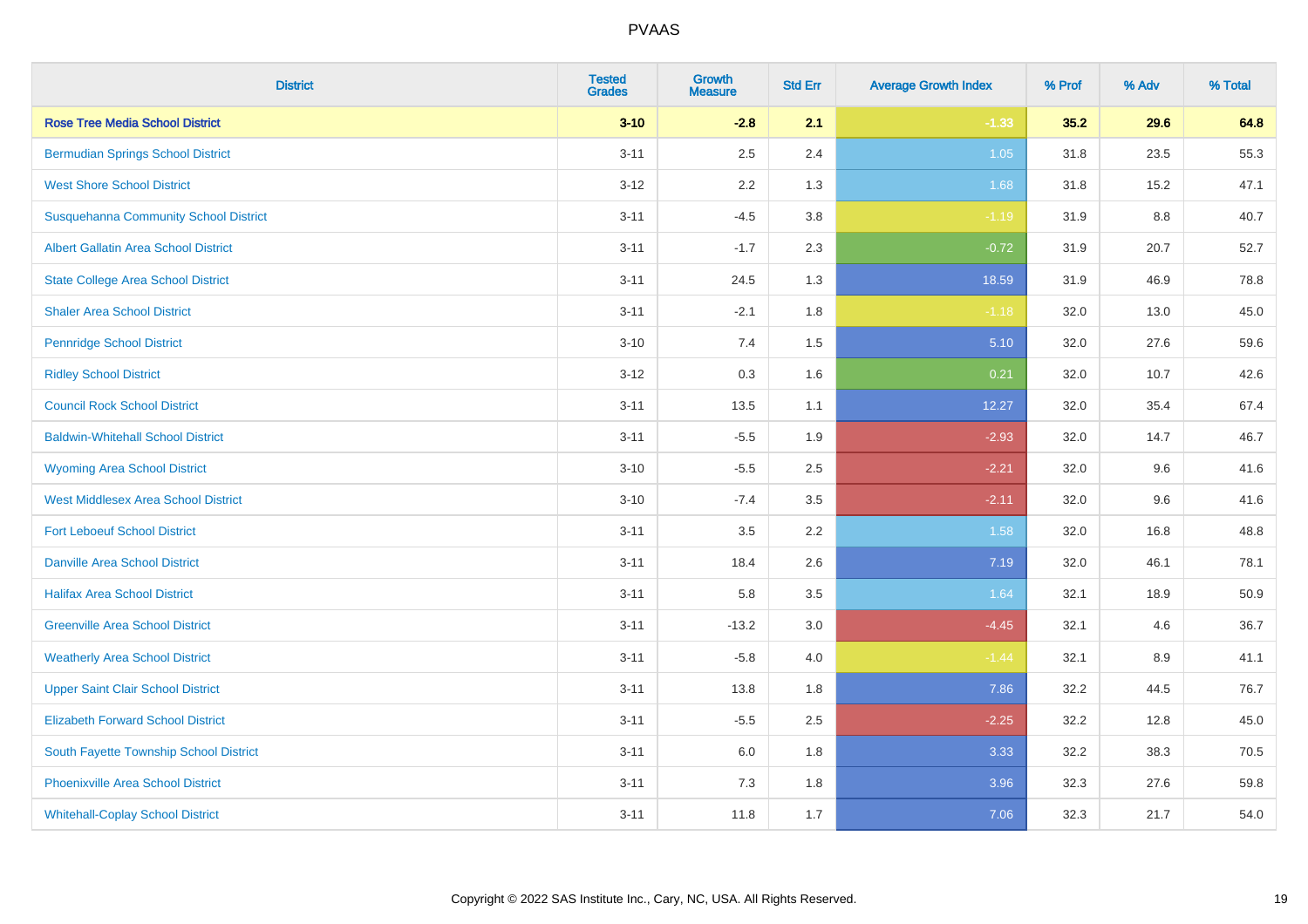| <b>District</b>                            | <b>Tested</b><br><b>Grades</b> | <b>Growth</b><br><b>Measure</b> | <b>Std Err</b> | <b>Average Growth Index</b> | % Prof | % Adv | % Total |
|--------------------------------------------|--------------------------------|---------------------------------|----------------|-----------------------------|--------|-------|---------|
| <b>Rose Tree Media School District</b>     | $3 - 10$                       | $-2.8$                          | 2.1            | $-1.33$                     | 35.2   | 29.6  | 64.8    |
| <b>Bethlehem-Center School District</b>    | $3 - 10$                       | 2.1                             | 3.5            | 0.59                        | 32.3   | 4.6   | 36.9    |
| <b>Red Lion Area School District</b>       | $3 - 11$                       | 4.5                             | 1.9            | 2.31                        | 32.3   | 21.5  | 53.8    |
| <b>Camp Hill School District</b>           | $3 - 12$                       | 20.7                            | 2.9            | 7.00                        | 32.3   | 41.4  | 73.7    |
| <b>Purchase Line School District</b>       | $3 - 12$                       | 4.3                             | 3.3            | 1.30                        | 32.3   | 9.0   | 41.4    |
| <b>Avon Grove Charter School</b>           | $3 - 11$                       | 9.8                             | 3.1            | 3.18                        | 32.4   | 26.0  | 58.4    |
| <b>Dallas School District</b>              | $3 - 11$                       | 8.1                             | 2.1            | 3.87                        | 32.4   | 22.4  | 54.8    |
| <b>Northwestern School District</b>        | $3 - 11$                       | $-14.6$                         | 3.2            | $-4.51$                     | 32.5   | 13.7  | 46.2    |
| <b>Highlands School District</b>           | $3 - 11$                       | $-1.3$                          | 2.3            | $-0.55$                     | 32.6   | 10.5  | 43.0    |
| <b>Hollidaysburg Area School District</b>  | $3 - 11$                       | $-2.7$                          | 1.6            | $-1.64$                     | 32.6   | 15.2  | 47.8    |
| Northeastern York School District          | $3 - 11$                       | 3.8                             | 1.8            | 2.11                        | 32.7   | 21.0  | 53.7    |
| Mifflinburg Area School District           | $3 - 11$                       | $-6.0$                          | 2.1            | $-2.87$                     | 32.7   | 13.3  | 46.0    |
| Southern Huntingdon County School District | $3 - 11$                       | $-5.9$                          | 3.4            | $-1.76$                     | 32.8   | 4.9   | 37.7    |
| <b>East Penn School District</b>           | $3 - 11$                       | 8.9                             | 1.2            | 7.61                        | 32.8   | 26.4  | 59.2    |
| <b>Derry Township School District</b>      | $3 - 10$                       | 20.1                            | 2.0            | 10.20                       | 32.8   | 46.9  | 79.7    |
| <b>Armstrong School District</b>           | $3 - 11$                       | 9.8                             | 1.6            | 6.22                        | 32.8   | 24.6  | 57.4    |
| <b>Reach Cyber Charter School</b>          | $3 - 11$                       | 1.4                             | 3.6            | 0.40                        | 32.9   | 15.2  | 48.1    |
| <b>Plum Borough School District</b>        | $3 - 11$                       | $-9.4$                          | 2.4            | $-3.98$                     | 32.9   | 27.4  | 60.4    |
| <b>Radnor Township School District</b>     | $3 - 12$                       | 7.5                             | 1.9            | 4.03                        | 33.0   | 38.3  | 71.3    |
| <b>Upper Adams School District</b>         | $3 - 11$                       | 0.9                             | 2.5            | 0.37                        | 33.0   | 17.0  | 50.0    |
| <b>Dover Area School District</b>          | $3 - 12$                       | 7.1                             | 1.9            | 3.78                        | 33.0   | 18.7  | 51.7    |
| Pennsylvania Leadership Charter School     | $3 - 11$                       | 8.0                             | 1.9            | 4.22                        | 33.1   | 27.8  | 60.9    |
| <b>Crestwood School District</b>           | $3 - 11$                       | $-3.4$                          | 2.2            | $-1.52$                     | 33.1   | 21.7  | 54.9    |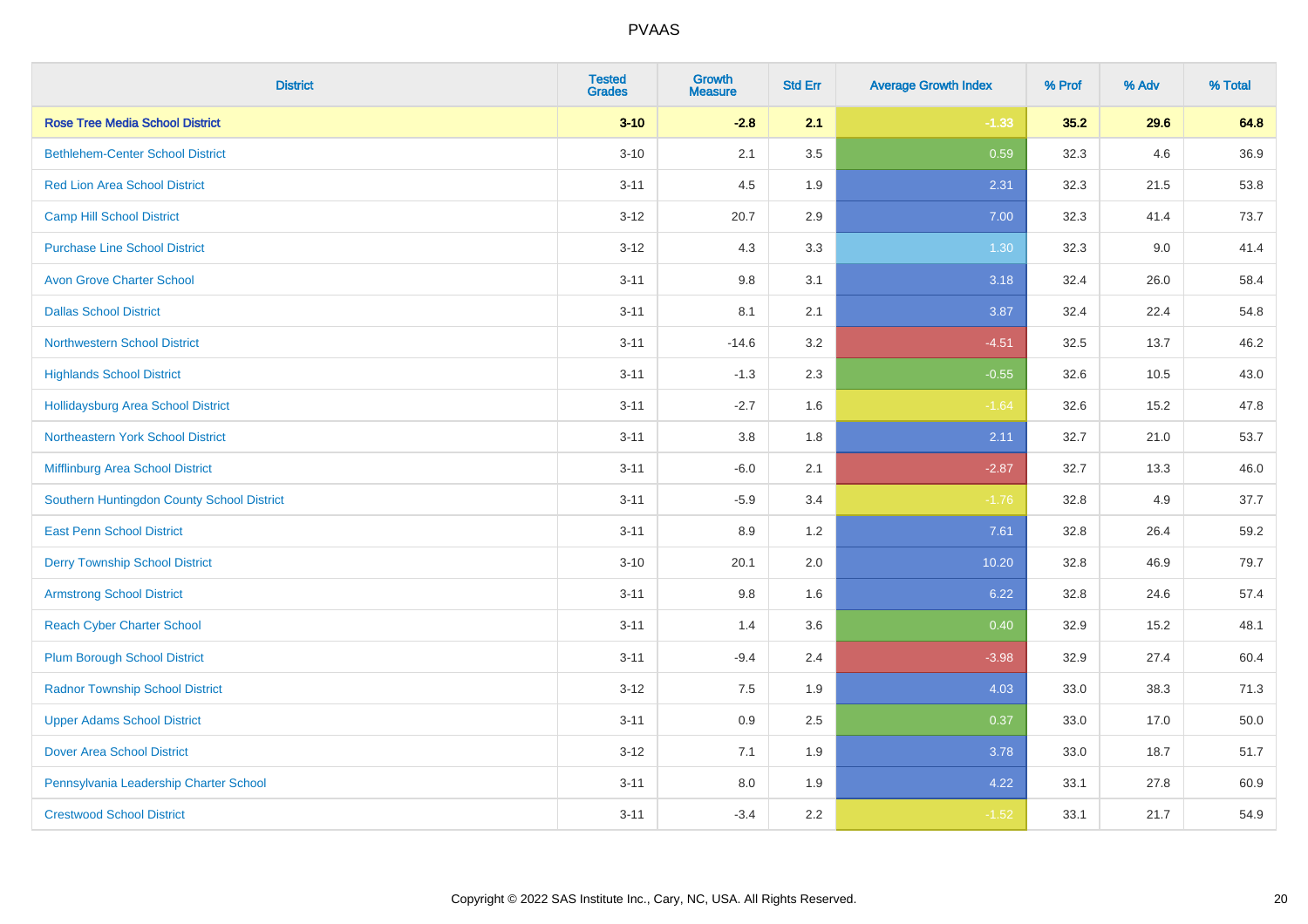| <b>District</b>                                 | <b>Tested</b><br><b>Grades</b> | <b>Growth</b><br><b>Measure</b> | <b>Std Err</b> | <b>Average Growth Index</b> | % Prof | % Adv | % Total |
|-------------------------------------------------|--------------------------------|---------------------------------|----------------|-----------------------------|--------|-------|---------|
| <b>Rose Tree Media School District</b>          | $3 - 10$                       | $-2.8$                          | 2.1            | $-1.33$                     | 35.2   | 29.6  | 64.8    |
| <b>Chestnut Ridge School District</b>           | $3 - 12$                       | 4.0                             | 2.9            | 1.38                        | 33.2   | 11.0  | 44.2    |
| <b>Southmoreland School District</b>            | $3 - 11$                       | $-12.5$                         | 3.1            | $-4.04$                     | 33.3   | 15.5  | 48.8    |
| <b>Mount Pleasant Area School District</b>      | $3 - 11$                       | $-5.4$                          | 2.3            | $-2.37$                     | 33.3   | 8.7   | 42.0    |
| Salisbury-Elk Lick School District              | $3 - 11$                       | $-8.4$                          | 5.8            | $-1.45$                     | 33.3   | 5.6   | 38.9    |
| <b>Harmony Area School District</b>             | $3 - 10$                       | $-5.7$                          | 5.0            | $-1.13$                     | 33.3   | 0.0   | 33.3    |
| <b>Westmont Hilltop School District</b>         | $3 - 11$                       | $-1.0$                          | 2.8            | $-0.36$                     | 33.3   | 14.7  | 48.0    |
| <b>Galeton Area School District</b>             | $3 - 11$                       | 5.4                             | 5.4            | 1.01                        | 33.3   | 22.2  | 55.6    |
| <b>Wallingford-Swarthmore School District</b>   | $3 - 10$                       | 5.0                             | 2.2            | 2.25                        | 33.3   | 37.1  | 70.4    |
| <b>Allegheny-Clarion Valley School District</b> | $3 - 10$                       | 12.3                            | 4.1            | 3.03                        | 33.3   | 19.0  | 52.4    |
| <b>Iroquois School District</b>                 | $3 - 11$                       | 13.6                            | 2.8            | 4.83                        | 33.3   | 16.0  | 49.4    |
| <b>Avon Grove School District</b>               | $3 - 10$                       | 7.6                             | 1.4            | 5.29                        | 33.7   | 33.2  | 67.0    |
| <b>Wayne Highlands School District</b>          | $3 - 11$                       | 22.5                            | 2.5            | 9.16                        | 33.8   | 40.4  | 74.2    |
| <b>Quakertown Community School District</b>     | $3 - 12$                       | $-4.3$                          | 1.5            | $-2.79$                     | 33.8   | 20.1  | 53.8    |
| <b>Abington Heights School District</b>         | $3 - 11$                       | 6.7                             | 1.7            | 4.00                        | 33.8   | 31.7  | 65.5    |
| <b>Great Valley School District</b>             | $3 - 11$                       | 5.4                             | 2.0            | 2.77                        | 33.8   | 33.5  | 67.3    |
| <b>Apollo-Ridge School District</b>             | $3 - 12$                       | 9.5                             | 3.0            | 3.23                        | 34.0   | 9.4   | 43.4    |
| <b>General Mclane School District</b>           | $3 - 11$                       | $-10.7$                         | 2.4            | $-4.40$                     | 34.0   | 15.6  | 49.6    |
| <b>Hermitage School District</b>                | $3 - 12$                       | 14.0                            | 2.5            | 5.59                        | 34.0   | 27.0  | 61.0    |
| <b>Jenkintown School District</b>               | $3 - 11$                       | $-7.9$                          | 4.1            | $-1.92$                     | 34.1   | 27.3  | 61.4    |
| <b>Warrior Run School District</b>              | $3 - 11$                       | 10.5                            | 2.7            | 3.86                        | 34.1   | 16.8  | 50.9    |
| <b>Ligonier Valley School District</b>          | $3 - 11$                       | $-10.8$                         | 3.1            | $-3.43$                     | 34.1   | 5.8   | 39.9    |
| <b>Donegal School District</b>                  | $3 - 12$                       | 5.9                             | 2.2            | 2.72                        | 34.1   | 23.1  | 57.2    |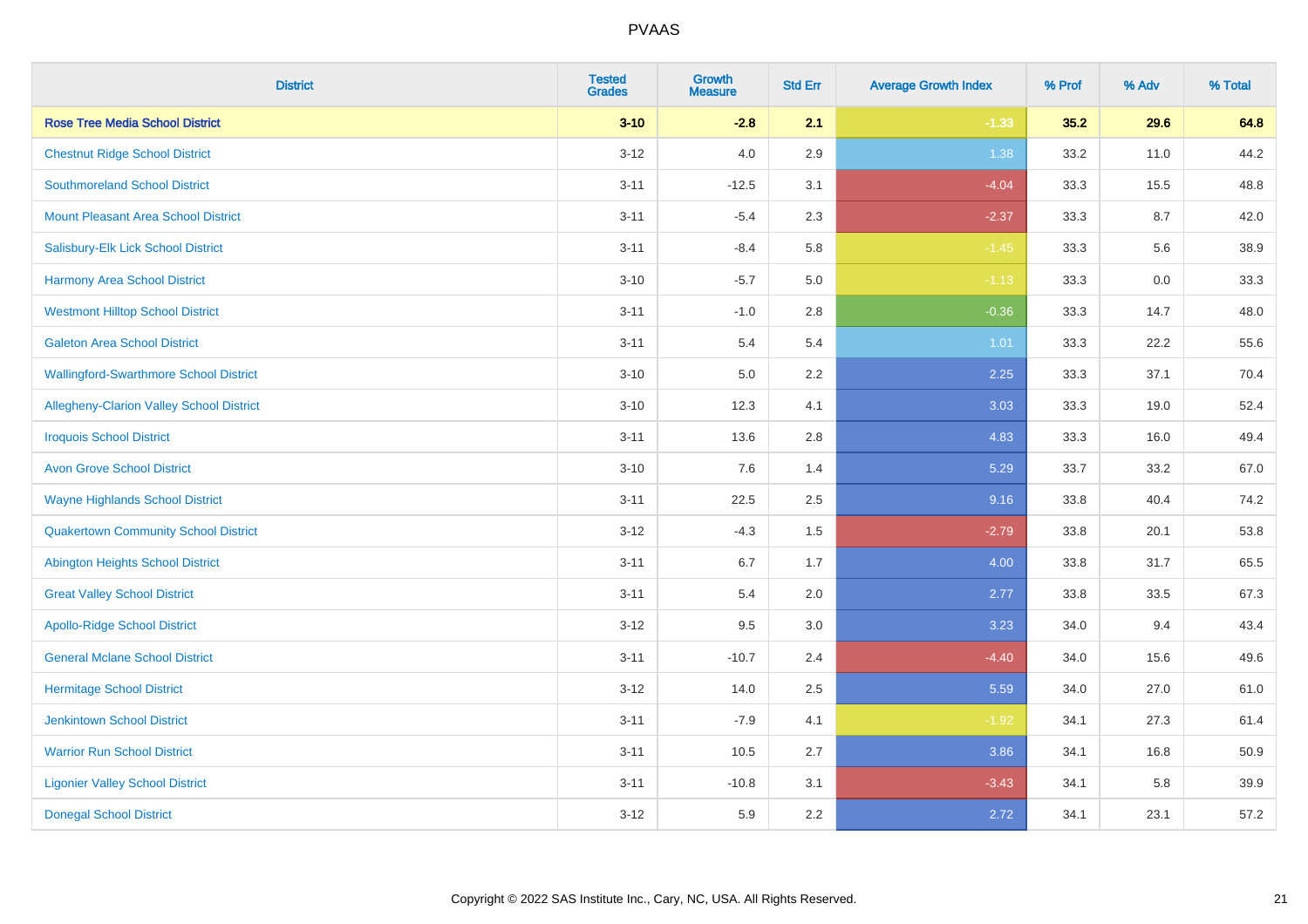| <b>District</b>                           | <b>Tested</b><br><b>Grades</b> | <b>Growth</b><br><b>Measure</b> | <b>Std Err</b> | <b>Average Growth Index</b> | % Prof | % Adv | % Total |
|-------------------------------------------|--------------------------------|---------------------------------|----------------|-----------------------------|--------|-------|---------|
| <b>Rose Tree Media School District</b>    | $3 - 10$                       | $-2.8$                          | 2.1            | $-1.33$                     | 35.2   | 29.6  | 64.8    |
| <b>Everett Area School District</b>       | $3 - 11$                       | $-1.1$                          | 3.1            | $-0.34$                     | 34.2   | 13.2  | 47.4    |
| <b>Middletown Area School District</b>    | $3 - 11$                       | $-3.4$                          | 2.4            | $-1.44$                     | 34.3   | 15.2  | 49.4    |
| <b>Palmerton Area School District</b>     | $3 - 11$                       | $-0.9$                          | 2.7            | $-0.34$                     | 34.3   | 14.3  | 48.6    |
| <b>Tamaqua Area School District</b>       | $3 - 12$                       | 6.5                             | 2.4            | 2.72                        | 34.3   | 17.5  | 51.8    |
| <b>Upper Merion Area School District</b>  | $3 - 11$                       | 14.0                            | 2.0            | 7.15                        | 34.4   | 32.6  | 67.0    |
| <b>Moon Area School District</b>          | $3 - 11$                       | 1.5                             | 1.8            | 0.86                        | 34.5   | 25.5  | 60.0    |
| <b>Harbor Creek School District</b>       | $3 - 11$                       | 13.4                            | 2.3            | 5.80                        | 34.5   | 40.7  | 75.2    |
| <b>Hopewell Area School District</b>      | $3 - 11$                       | 0.8                             | 2.6            | 0.31                        | 34.5   | 12.4  | 46.9    |
| <b>Millcreek Township School District</b> | $3 - 11$                       | 9.1                             | 1.4            | 6.61                        | 34.5   | 30.1  | 64.6    |
| <b>Evergreen Community Charter School</b> | $6 - 11$                       | $-1.1$                          | 4.7            | $-0.23$                     | 34.6   | 26.9  | 61.5    |
| <b>Blackhawk School District</b>          | $3 - 11$                       | 2.0                             | 2.3            | 0.87                        | 34.6   | 20.7  | 55.3    |
| <b>Coudersport Area School District</b>   | $3 - 11$                       | 14.8                            | 3.4            | 4.33                        | 34.7   | 28.0  | 62.7    |
| <b>Upper Dublin School District</b>       | $3 - 12$                       | 2.1                             | 1.8            | 1.19                        | 34.7   | 30.0  | 64.7    |
| West Jefferson Hills School District      | $3 - 11$                       | 1.9                             | 1.9            | 0.99                        | 34.8   | 27.3  | 62.1    |
| <b>Derry Area School District</b>         | $3 - 11$                       | $-11.8$                         | 2.6            | $-4.53$                     | 34.8   | 6.1   | 40.9    |
| <b>Avella Area School District</b>        | $3 - 12$                       | 1.6                             | 4.7            | 0.34                        | 34.8   | 7.2   | 42.0    |
| <b>Steel Valley School District</b>       | $3 - 11$                       | 11.1                            | 3.3            | 3.33                        | 34.8   | 10.1  | 44.9    |
| <b>Central Bucks School District</b>      | $3 - 11$                       | 15.5                            | 0.9            | 17.94                       | 34.8   | 41.4  | 76.2    |
| <b>Annville-Cleona School District</b>    | $3 - 12$                       | 1.1                             | 2.4            | 0.45                        | 34.8   | 13.6  | 48.5    |
| <b>Garnet Valley School District</b>      | $3 - 10$                       | 0.2                             | 1.7            | 0.13                        | 34.9   | 26.4  | 61.3    |
| <b>Cameron County School District</b>     | $3 - 12$                       | $-5.0$                          | 4.4            | $-1.12$                     | 34.9   | 4.8   | 39.7    |
| <b>Athens Area School District</b>        | $3 - 11$                       | 2.6                             | 2.3            | 1.11                        | 34.9   | 12.3  | 47.3    |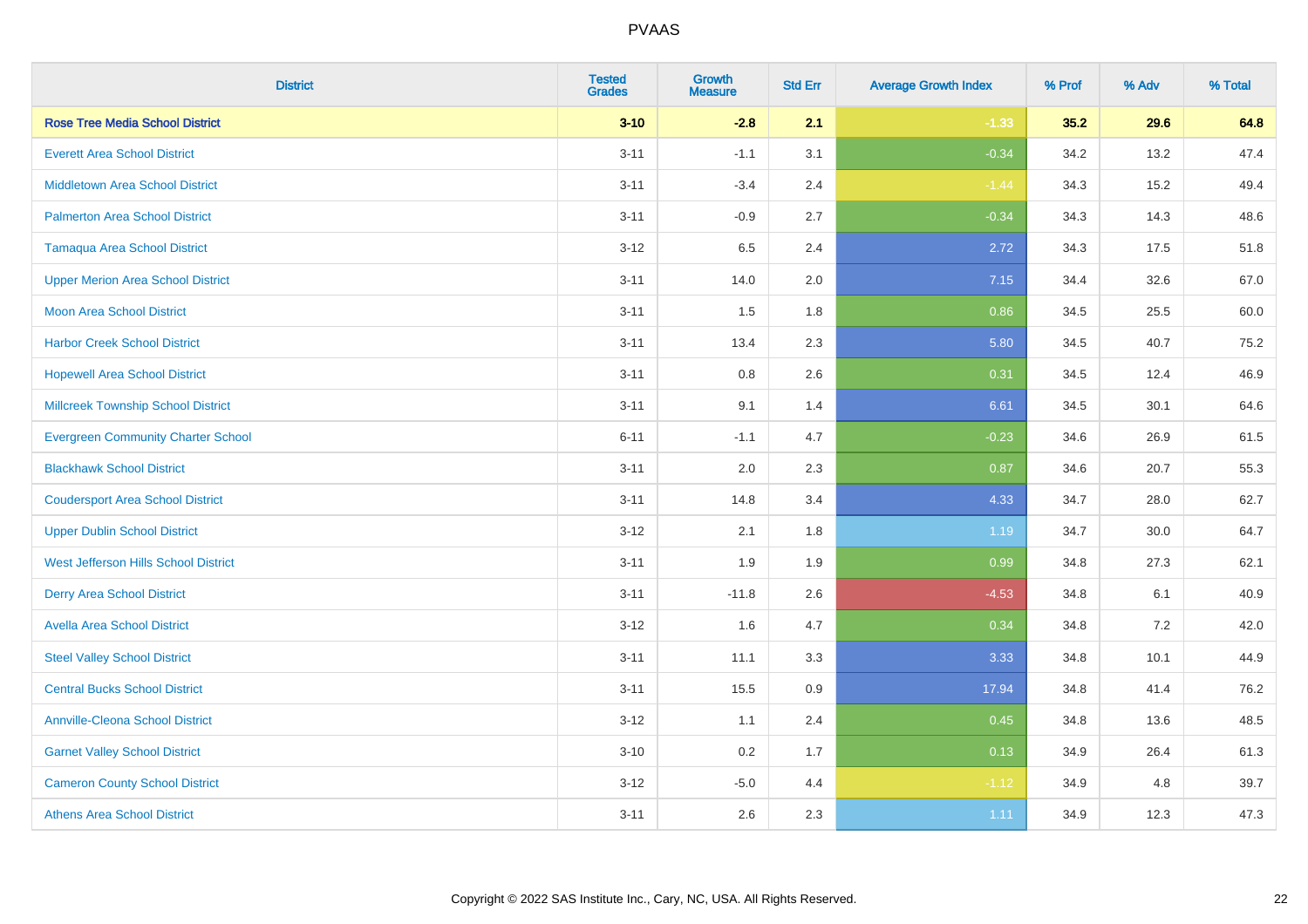| <b>District</b>                                 | <b>Tested</b><br><b>Grades</b> | <b>Growth</b><br><b>Measure</b> | <b>Std Err</b> | <b>Average Growth Index</b> | % Prof | % Adv | % Total |
|-------------------------------------------------|--------------------------------|---------------------------------|----------------|-----------------------------|--------|-------|---------|
| <b>Rose Tree Media School District</b>          | $3 - 10$                       | $-2.8$                          | 2.1            | $-1.33$                     | 35.2   | 29.6  | 64.8    |
| <b>Conestoga Valley School District</b>         | $3 - 11$                       | 2.4                             | 1.7            | 1.43                        | 35.0   | 23.5  | 58.5    |
| <b>Keystone School District</b>                 | $3 - 11$                       | 7.8                             | 5.7            | 1.37                        | 35.0   | 45.0  | 80.0    |
| <b>Perkiomen Valley School District</b>         | $3 - 11$                       | 2.7                             | 1.5            | 1.83                        | 35.0   | 25.3  | 60.3    |
| <b>Mohawk Area School District</b>              | $3 - 11$                       | $-10.5$                         | 2.8            | $-3.75$                     | 35.1   | 10.6  | 45.7    |
| Mechanicsburg Area School District              | $3 - 11$                       | $-5.7$                          | 1.6            | $-3.48$                     | 35.1   | 16.0  | 51.2    |
| <b>Mifflin County School District</b>           | $3 - 11$                       | 12.3                            | 1.6            | 7.69                        | 35.1   | 15.1  | 50.3    |
| <b>Peters Township School District</b>          | $3 - 11$                       | 14.1                            | 1.7            | 8.16                        | 35.2   | 41.6  | 76.8    |
| <b>Rose Tree Media School District</b>          | $3 - 10$                       | $-2.8$                          | 2.1            | $-1.33$                     | 35.2   | 29.6  | 64.8    |
| <b>Tredyffrin-Easttown School District</b>      | $3 - 10$                       | 8.7                             | 2.4            | 3.57                        | 35.2   | 35.8  | 71.0    |
| <b>Eastern Lancaster County School District</b> | $3 - 12$                       | 2.9                             | 3.2            | 0.91                        | 35.2   | 36.4  | 71.6    |
| Saint Marys Area School District                | $3 - 11$                       | $6.0\,$                         | 2.2            | 2.69                        | 35.4   | 18.3  | 53.7    |
| <b>Wilson Area School District</b>              | $3 - 11$                       | $-0.3$                          | 2.4            | $-0.12$                     | 35.4   | 14.6  | 50.0    |
| <b>Lampeter-Strasburg School District</b>       | $3 - 12$                       | 11.0                            | 1.9            | 5.69                        | 35.4   | 32.3  | 67.7    |
| Pocono Mountain School District                 | $3 - 12$                       | $-4.3$                          | 1.8            | $-2.43$                     | 35.5   | 17.1  | 52.6    |
| <b>Dubois Area School District</b>              | $3 - 11$                       | $-2.8$                          | 2.0            | $-1.37$                     | 35.5   | 19.0  | 54.6    |
| Johnsonburg Area School District                | $3 - 11$                       | 5.0                             | 3.9            | 1.27                        | 35.5   | 11.8  | 47.4    |
| <b>Northgate School District</b>                | $3 - 11$                       | $-3.0$                          | 3.4            | $-0.85$                     | 35.6   | 6.8   | 42.4    |
| <b>Benton Area School District</b>              | $3 - 10$                       | 8.1                             | 4.0            | 2.01                        | 35.7   | 28.6  | 64.3    |
| <b>Gateway School District</b>                  | $3 - 11$                       | 3.1                             | 2.0            | 1.55                        | 35.7   | 18.5  | 54.2    |
| <b>Riverside Beaver County School District</b>  | $3 - 11$                       | $-5.5$                          | 2.7            | $-2.03$                     | 35.8   | 23.2  | 59.0    |
| <b>Otto-Eldred School District</b>              | $3 - 11$                       | $-0.5$                          | 3.5            | $-0.13$                     | 35.8   | 10.5  | 46.3    |
| <b>Lewisburg Area School District</b>           | $3 - 11$                       | 1.7                             | 2.4            | 0.72                        | 35.9   | 35.9  | 71.8    |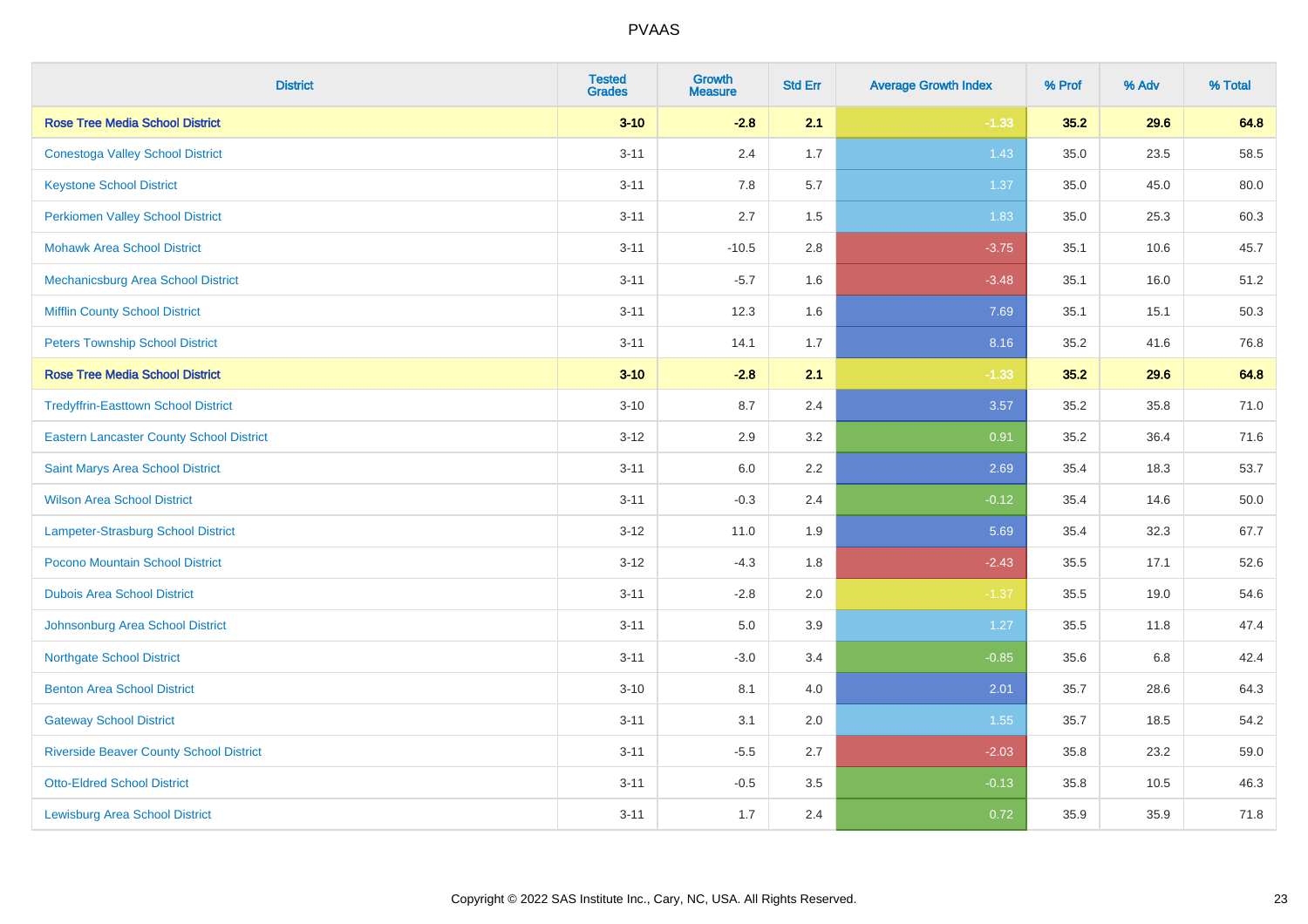| <b>District</b>                             | <b>Tested</b><br><b>Grades</b> | <b>Growth</b><br><b>Measure</b> | <b>Std Err</b> | <b>Average Growth Index</b> | % Prof | % Adv | % Total  |
|---------------------------------------------|--------------------------------|---------------------------------|----------------|-----------------------------|--------|-------|----------|
| <b>Rose Tree Media School District</b>      | $3 - 10$                       | $-2.8$                          | 2.1            | $-1.33$                     | 35.2   | 29.6  | 64.8     |
| <b>Avonworth School District</b>            | $3 - 10$                       | $-6.2$                          | 2.3            | $-2.68$                     | 35.9   | 14.1  | $50.0\,$ |
| <b>Methacton School District</b>            | $3 - 11$                       | 11.0                            | 1.6            | 6.94                        | 36.0   | 33.6  | 69.6     |
| <b>South Western School District</b>        | $3 - 12$                       | 2.5                             | 1.7            | 1.48                        | 36.2   | 19.7  | 55.9     |
| Lehigh Career & Technical Institute         | $10 - 12$                      | $-0.7$                          | 6.3            | $-0.11$                     | 36.4   | 4.6   | 40.9     |
| <b>West Chester Area School District</b>    | $3 - 11$                       | $-2.1$                          | 1.2            | $-1.83$                     | 36.4   | 23.2  | 59.6     |
| South Eastern School District               | $3 - 11$                       | $-1.0$                          | 1.8            | $-0.55$                     | 36.4   | 17.1  | 53.5     |
| <b>Elizabethtown Area School District</b>   | $3 - 12$                       | 7.1                             | 1.7            | 4.19                        | 36.4   | 27.6  | 64.0     |
| <b>Bloomsburg Area School District</b>      | $3 - 10$                       | 4.3                             | 3.4            | 1.26                        | 36.5   | 20.6  | 57.1     |
| <b>Tyrone Area School District</b>          | $3 - 12$                       | 29.2                            | 2.3            | 12.86                       | 36.6   | 29.1  | 65.7     |
| <b>Delaware Valley School District</b>      | $3 - 11$                       | 15.7                            | 1.6            | 9.62                        | 36.7   | 32.1  | 68.8     |
| <b>Mars Area School District</b>            | $3 - 10$                       | 6.6                             | 1.9            | 3.45                        | 36.7   | 32.4  | 69.1     |
| <b>Haverford Township School District</b>   | $3 - 11$                       | 1.4                             | 1.4            | 1.05                        | 36.7   | 26.3  | 63.0     |
| East Pennsboro Area School District         | $3 - 11$                       | 4.8                             | 2.1            | 2.26                        | 36.8   | 16.9  | 53.7     |
| <b>Dallastown Area School District</b>      | $3 - 11$                       | 19.9                            | 1.4            | 14.14                       | 36.8   | 34.2  | 71.0     |
| <b>Owen J Roberts School District</b>       | $3 - 11$                       | $-3.5$                          | 1.5            | $-2.27$                     | 36.8   | 24.4  | 61.2     |
| <b>Loyalsock Township School District</b>   | $3 - 12$                       | 26.7                            | 2.7            | 9.92                        | 36.8   | 35.1  | 71.9     |
| <b>Tuscarora School District</b>            | $3 - 11$                       | 13.4                            | 2.2            | 6.20                        | 37.1   | 26.3  | 63.4     |
| <b>Springfield Township School District</b> | $3 - 11$                       | $-3.9$                          | 3.1            | $-1.27$                     | 37.2   | 30.8  | 68.1     |
| <b>West Allegheny School District</b>       | $3 - 12$                       | 8.6                             | 2.0            | 4.34                        | 37.3   | 27.2  | 64.5     |
| <b>Oley Valley School District</b>          | $3 - 11$                       | 1.4                             | 2.4            | 0.56                        | 37.4   | 23.9  | 61.4     |
| <b>Freeport Area School District</b>        | $3 - 10$                       | $-0.2$                          | 2.1            | $-0.10$                     | 37.4   | 29.8  | 67.2     |
| <b>Upper Dauphin Area School District</b>   | $3 - 11$                       | 16.5                            | 5.1            | 3.26                        | 37.5   | 26.8  | 64.3     |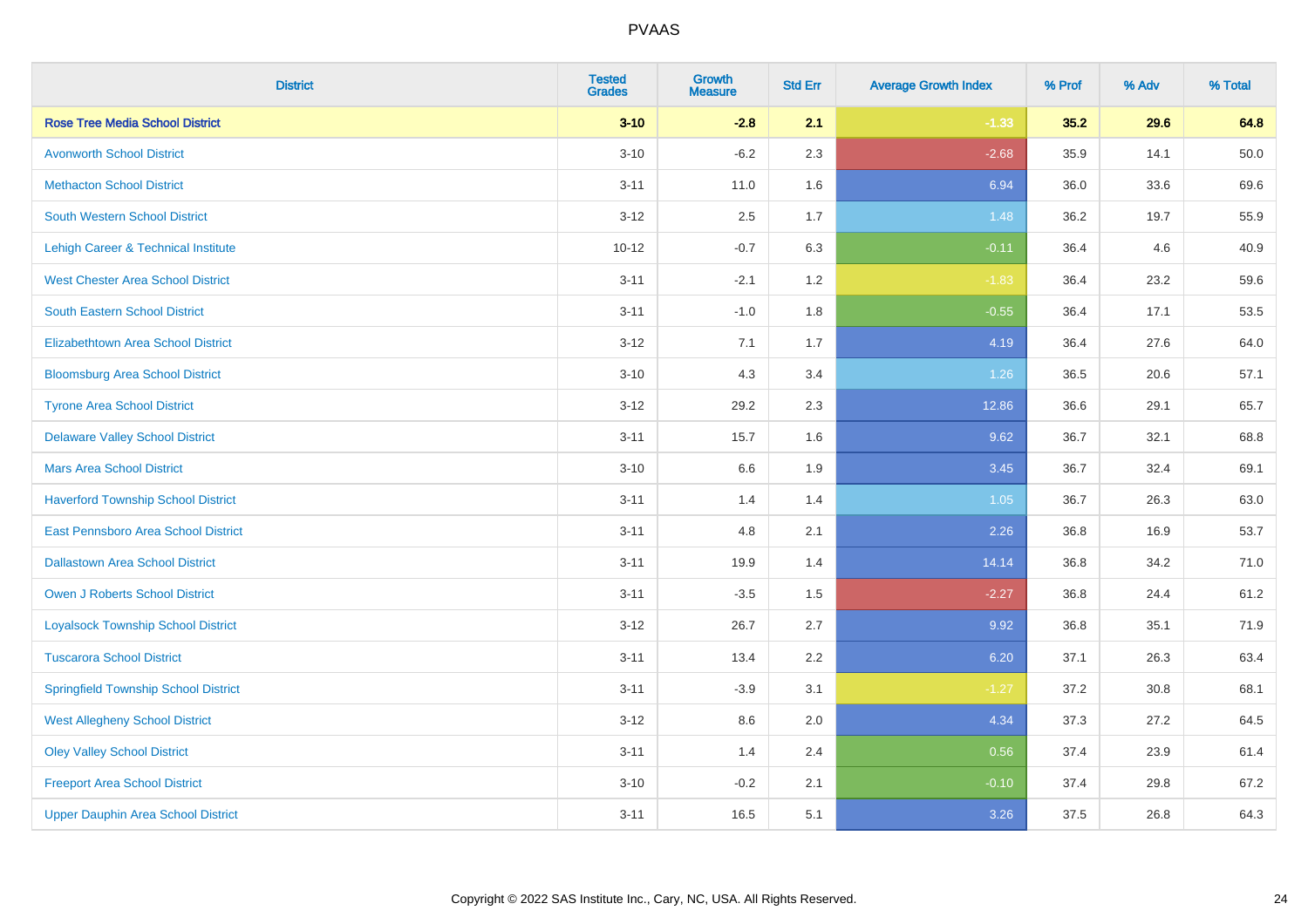| <b>District</b>                                    | <b>Tested</b><br><b>Grades</b> | <b>Growth</b><br><b>Measure</b> | <b>Std Err</b> | <b>Average Growth Index</b> | % Prof | % Adv | % Total |
|----------------------------------------------------|--------------------------------|---------------------------------|----------------|-----------------------------|--------|-------|---------|
| <b>Rose Tree Media School District</b>             | $3 - 10$                       | $-2.8$                          | 2.1            | $-1.33$                     | 35.2   | 29.6  | 64.8    |
| <b>Muncy School District</b>                       | $3 - 11$                       | 6.9                             | 3.3            | 2.12                        | 37.6   | 18.8  | 56.4    |
| <b>Southern York County School District</b>        | $3 - 11$                       | 15.5                            | 1.8            | 8.48                        | 37.6   | 29.2  | 66.8    |
| <b>Norwin School District</b>                      | $3 - 11$                       | $-1.1$                          | 1.6            | $-0.70$                     | 37.7   | 27.6  | 65.2    |
| <b>Leechburg Area School District</b>              | $3 - 11$                       | 7.0                             | 3.9            | 1.79                        | 37.7   | 4.9   | 42.6    |
| <b>Pennsbury School District</b>                   | $3 - 11$                       | 5.6                             | 1.3            | 4.38                        | 37.7   | 27.7  | 65.4    |
| <b>Central Valley School District</b>              | $3 - 10$                       | 4.7                             | 2.6            | 1.83                        | 37.8   | 18.5  | 56.3    |
| <b>Montrose Area School District</b>               | $3 - 10$                       | 12.3                            | 2.8            | 4.41                        | 37.8   | 28.9  | 66.7    |
| South Butler County School District                | $3 - 10$                       | 6.3                             | 2.2            | 2.80                        | 37.8   | 19.2  | 57.0    |
| <b>Hampton Township School District</b>            | $3 - 11$                       | 7.4                             | 2.0            | 3.79                        | 37.9   | 39.2  | 77.0    |
| <b>Homer-Center School District</b>                | $3 - 11$                       | 8.8                             | 3.5            | 2.53                        | 38.0   | 17.7  | 55.8    |
| <b>Lower Moreland Township School District</b>     | $3 - 11$                       | 8.7                             | 2.0            | 4.35                        | 38.2   | 33.2  | 71.4    |
| South Williamsport Area School District            | $3 - 10$                       | 0.9                             | 3.1            | 0.31                        | 38.4   | 11.6  | 50.0    |
| <b>Littlestown Area School District</b>            | $3 - 11$                       | 28.7                            | 2.4            | 11.83                       | 38.4   | 29.3  | 67.7    |
| <b>Kutztown Area School District</b>               | $3-12$                         | 9.3                             | 2.8            | 3.34                        | 38.5   | 14.6  | 53.2    |
| <b>Wyalusing Area School District</b>              | $3 - 12$                       | 5.7                             | 3.2            | 1.78                        | 38.6   | 12.9  | 51.4    |
| <b>United School District</b>                      | $3 - 11$                       | 6.3                             | 3.3            | 1.89                        | 38.8   | 16.3  | 55.0    |
| <b>Twin Valley School District</b>                 | $3-12$                         | $-3.2$                          | 1.9            | $-1.68$                     | 38.8   | 19.8  | 58.6    |
| Palmyra Area School District                       | $3 - 11$                       | 16.2                            | 1.8            | 9.02                        | 38.8   | 34.0  | 72.8    |
| <b>Newport School District</b>                     | $3-12$                         | 3.8                             | 3.3            | 1.17                        | 38.8   | 10.4  | 49.2    |
| Montoursville Area School District                 | $3-12$                         | $-8.4$                          | 2.6            | $-3.17$                     | 38.8   | 18.2  | 57.0    |
| <b>Souderton Area School District</b>              | $3 - 11$                       | 18.5                            | 1.4            | 12.86                       | 39.2   | 31.2  | 70.4    |
| <b>Lincoln Park Performing Arts Charter School</b> | $7 - 11$                       | $-14.9$                         | 2.7            | $-5.45$                     | 39.3   | 8.9   | 48.2    |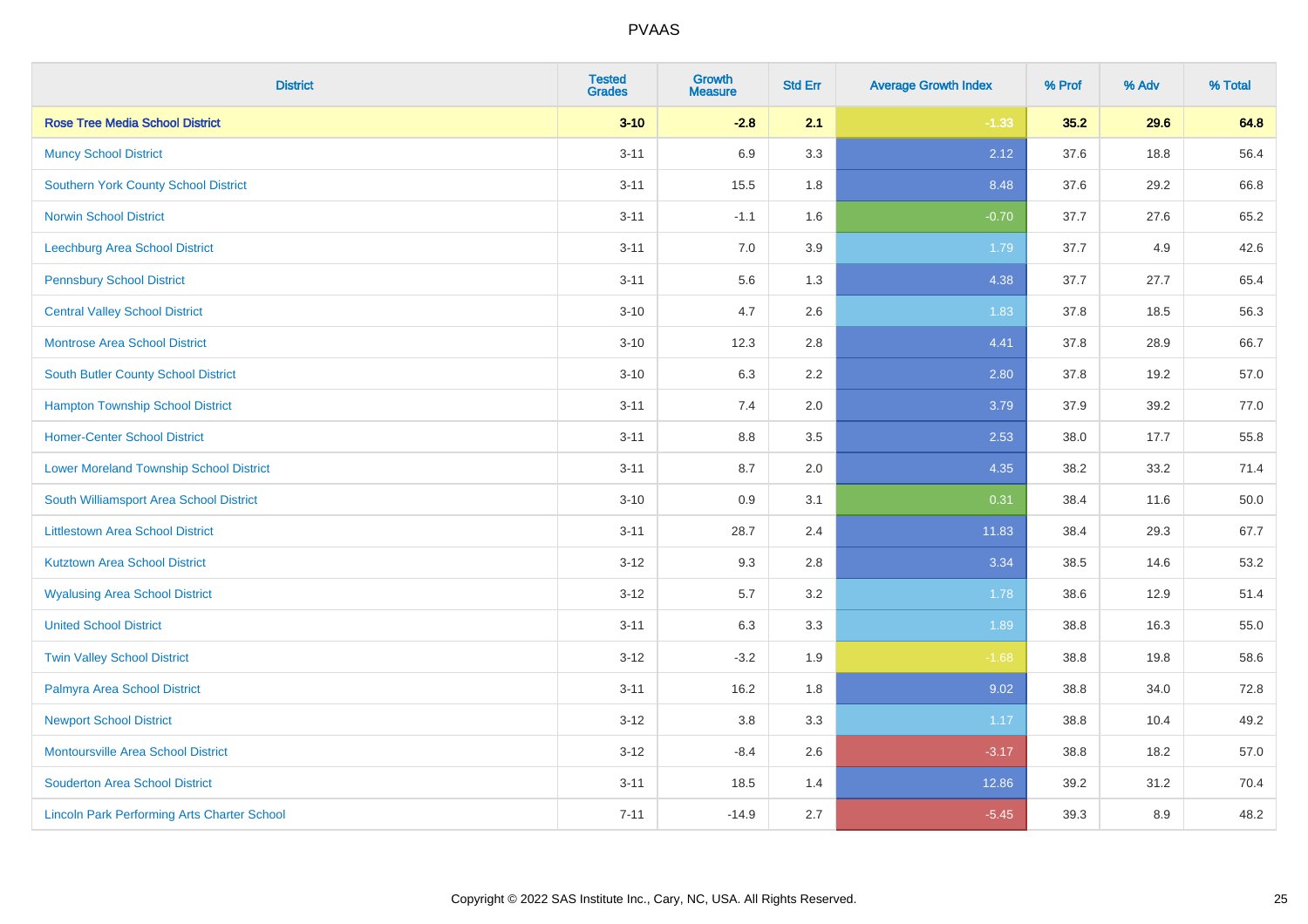| <b>District</b>                          | <b>Tested</b><br><b>Grades</b> | <b>Growth</b><br><b>Measure</b> | <b>Std Err</b> | <b>Average Growth Index</b> | % Prof | % Adv | % Total |
|------------------------------------------|--------------------------------|---------------------------------|----------------|-----------------------------|--------|-------|---------|
| <b>Rose Tree Media School District</b>   | $3 - 10$                       | $-2.8$                          | 2.1            | $-1.33$                     | 35.2   | 29.6  | 64.8    |
| <b>Jersey Shore Area School District</b> | $3 - 11$                       | 0.7                             | 2.5            | 0.27                        | 39.3   | 13.6  | 52.9    |
| Southern Lehigh School District          | $3 - 11$                       | $-4.1$                          | 2.1            | $-1.94$                     | 39.3   | 28.0  | 67.2    |
| Mt Lebanon School District               | $3 - 11$                       | 2.4                             | 1.3            | 1.79                        | 39.3   | 37.4  | 76.8    |
| <b>Quaker Valley School District</b>     | $3 - 11$                       | 12.2                            | 2.5            | 4.90                        | 39.5   | 26.4  | 65.9    |
| <b>Chichester School District</b>        | $3 - 11$                       | $-1.8$                          | 4.2            | $-0.44$                     | 40.0   | 14.0  | 54.0    |
| <b>Bethel Park School District</b>       | $3 - 11$                       | $-4.4$                          | 1.7            | $-2.62$                     | 40.1   | 27.3  | 67.4    |
| <b>Richland School District</b>          | $3 - 11$                       | $-6.9$                          | 2.6            | $-2.63$                     | 40.1   | 20.9  | 61.0    |
| <b>Line Mountain School District</b>     | $3 - 11$                       | 11.7                            | 3.9            | 3.01                        | 40.4   | 42.3  | 82.7    |
| <b>Seneca Valley School District</b>     | $3 - 11$                       | 0.8                             | 1.4            | 0.54                        | 40.6   | 25.2  | 65.8    |
| <b>Bellwood-Antis School District</b>    | $3 - 10$                       | 3.5                             | 2.8            | 1.24                        | 40.9   | 19.4  | 60.2    |
| <b>Greater Latrobe School District</b>   | $3 - 11$                       | $-14.1$                         | 2.0            | $-7.14$                     | 41.0   | 12.6  | 53.6    |
| <b>Windber Area School District</b>      | $3 - 11$                       | $-11.9$                         | 3.0            | $-3.94$                     | 41.0   | 10.3  | 51.3    |
| <b>Sharpsville Area School District</b>  | $3 - 11$                       | $3.8\,$                         | 3.7            | 1.04                        | 41.1   | 23.2  | 64.3    |
| <b>Brockway Area School District</b>     | $3 - 11$                       | $-0.4$                          | 3.5            | $-0.11$                     | 41.2   | 13.8  | 55.0    |
| <b>Conewago Valley School District</b>   | $3 - 12$                       | 7.6                             | 1.7            | 4.46                        | 41.3   | 19.4  | 60.6    |
| Shenango Area School District            | $3 - 11$                       | 1.7                             | 3.2            | 0.52                        | 41.4   | 13.8  | 55.3    |
| Jamestown Area School District           | $3 - 11$                       | $-9.5$                          | 4.1            | $-2.33$                     | 41.5   | 4.9   | 46.3    |
| <b>Lakeview School District</b>          | $3 - 11$                       | $-1.9$                          | 3.5            | $-0.53$                     | 41.5   | 12.3  | 53.8    |
| California Area School District          | $3 - 10$                       | $-13.7$                         | 4.5            | $-3.06$                     | 41.7   | 16.7  | 58.3    |
| Northwestern Lehigh School District      | $3 - 11$                       | $-2.4$                          | 2.1            | $-1.14$                     | 41.7   | 17.9  | 59.5    |
| <b>Fairview School District</b>          | $3 - 11$                       | 8.3                             | 2.4            | 3.43                        | 41.9   | 34.9  | 76.7    |
| <b>Ridgway Area School District</b>      | $3 - 11$                       | $-6.1$                          | 4.0            | $-1.53$                     | 42.2   | 15.6  | 57.8    |